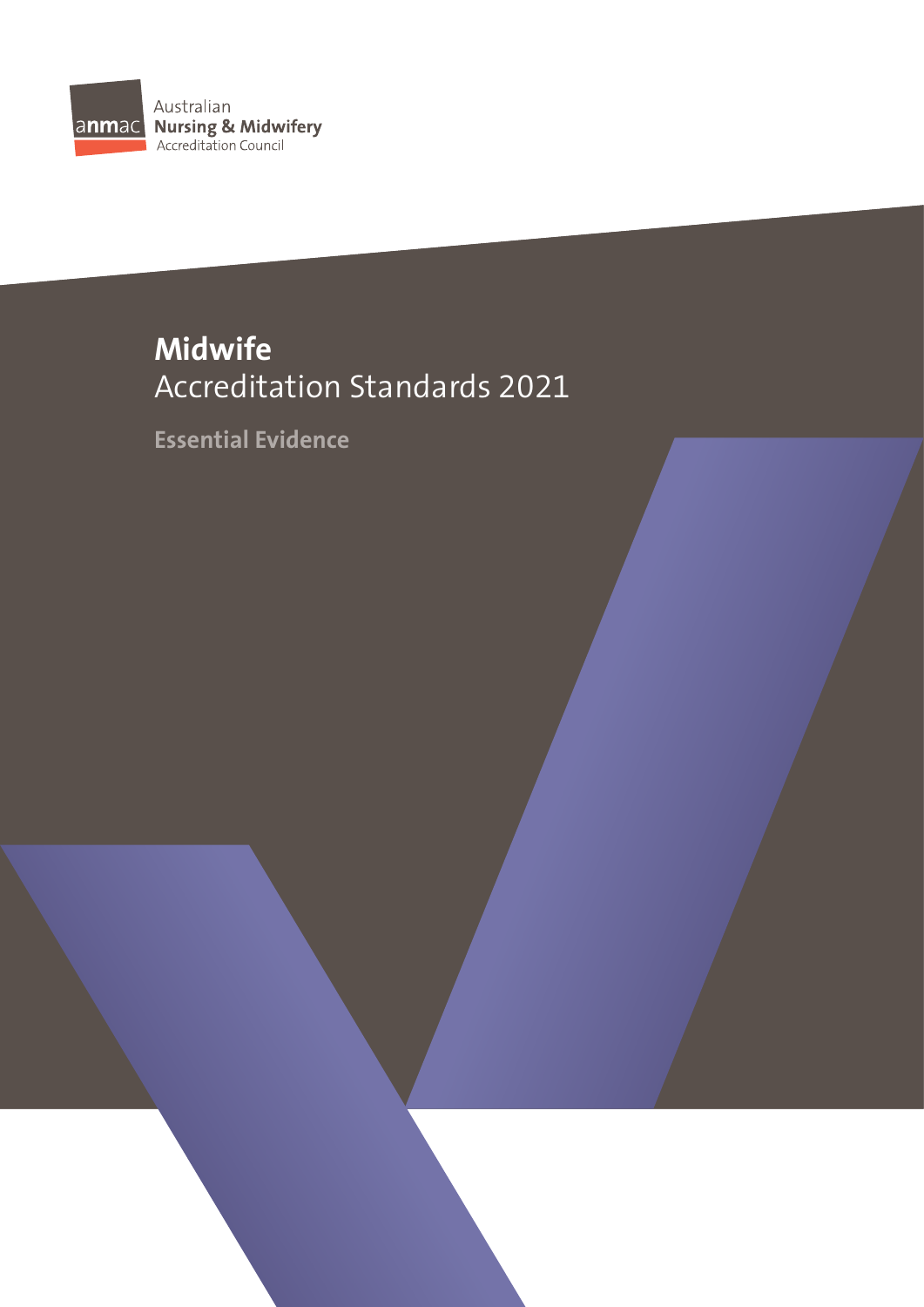### © ANMAC 2021

This work is copyright. You may download, display, print and reproduce this material in unaltered form only (retaining this notice) for your personal, non-commercial use or use within your organisation. Apart from any use as permitted under the Copyright Act 1968, all other rights are reserved. Requests and inquiries concerning reproduction and rights should be addressed to Copyright, ANMAC, GPO Box 400, Canberra ACT 2601

Published by the Australian Nursing and Midwifery Accreditation Council (ANMAC), Canberra, 2021.

This document is online at **[www.anmac.org.au/search/publication](https://www.anmac.org.au/search/publication)**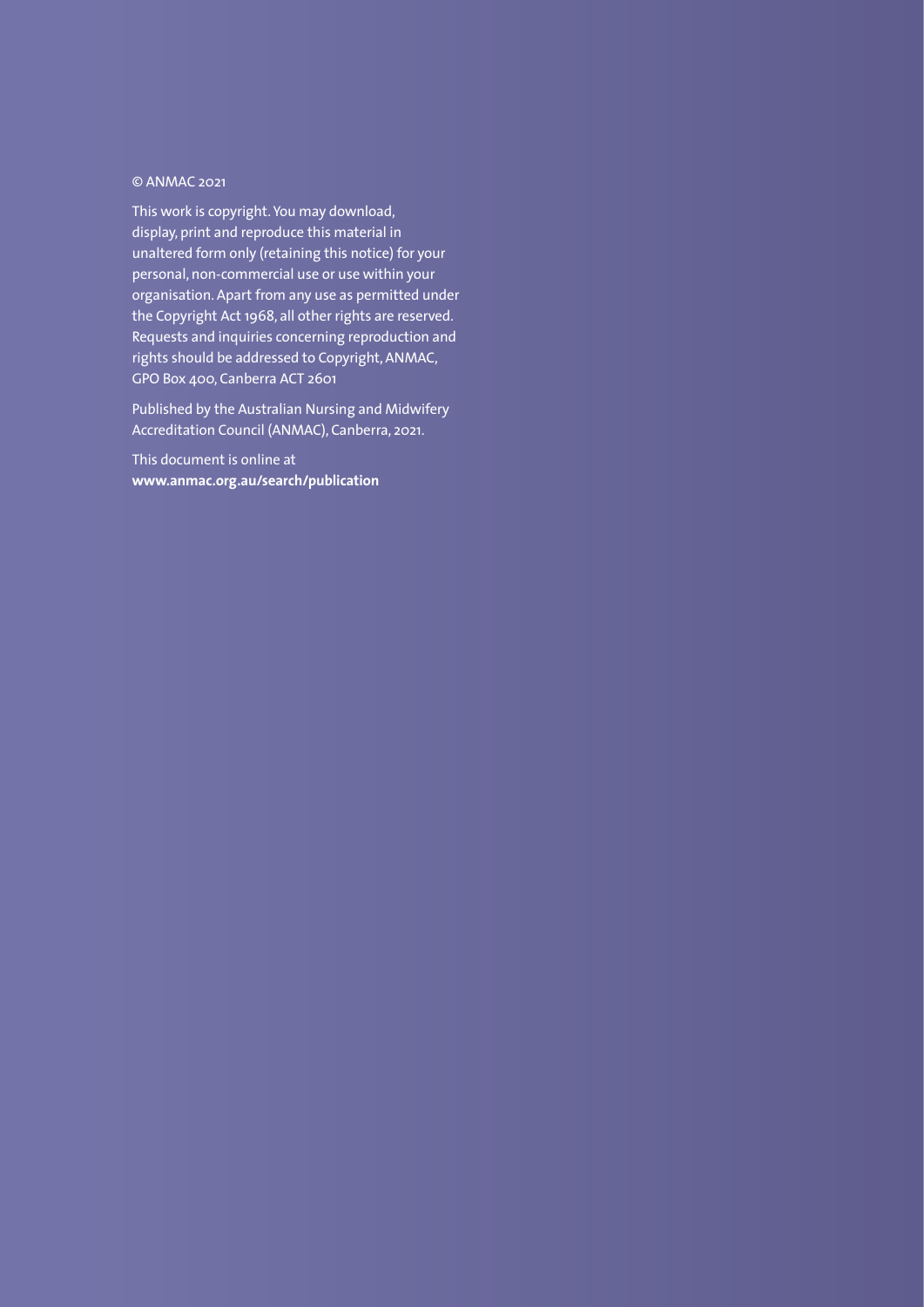# **Contents**

| <b>Acknowledgements</b>                | $\overline{2}$  |
|----------------------------------------|-----------------|
| 1. Introduction                        | 3               |
| Essential evidence<br>1.1              | $\overline{3}$  |
| Midwife Accreditation Standards<br>1.2 | $\overline{3}$  |
| Glossary<br>1.3                        | 3               |
| 2. Essential evidence                  | $\overline{4}$  |
| Standard 1: Safety of the public       | $\overline{4}$  |
| Standard 2: Governance                 | 7               |
| Standard 3: Program of study           | 10 <sup>°</sup> |
| Standard 4: Student experience         | 23              |
| Standard 5: Student assessment         | 25              |
| <b>Reference list</b>                  | 28              |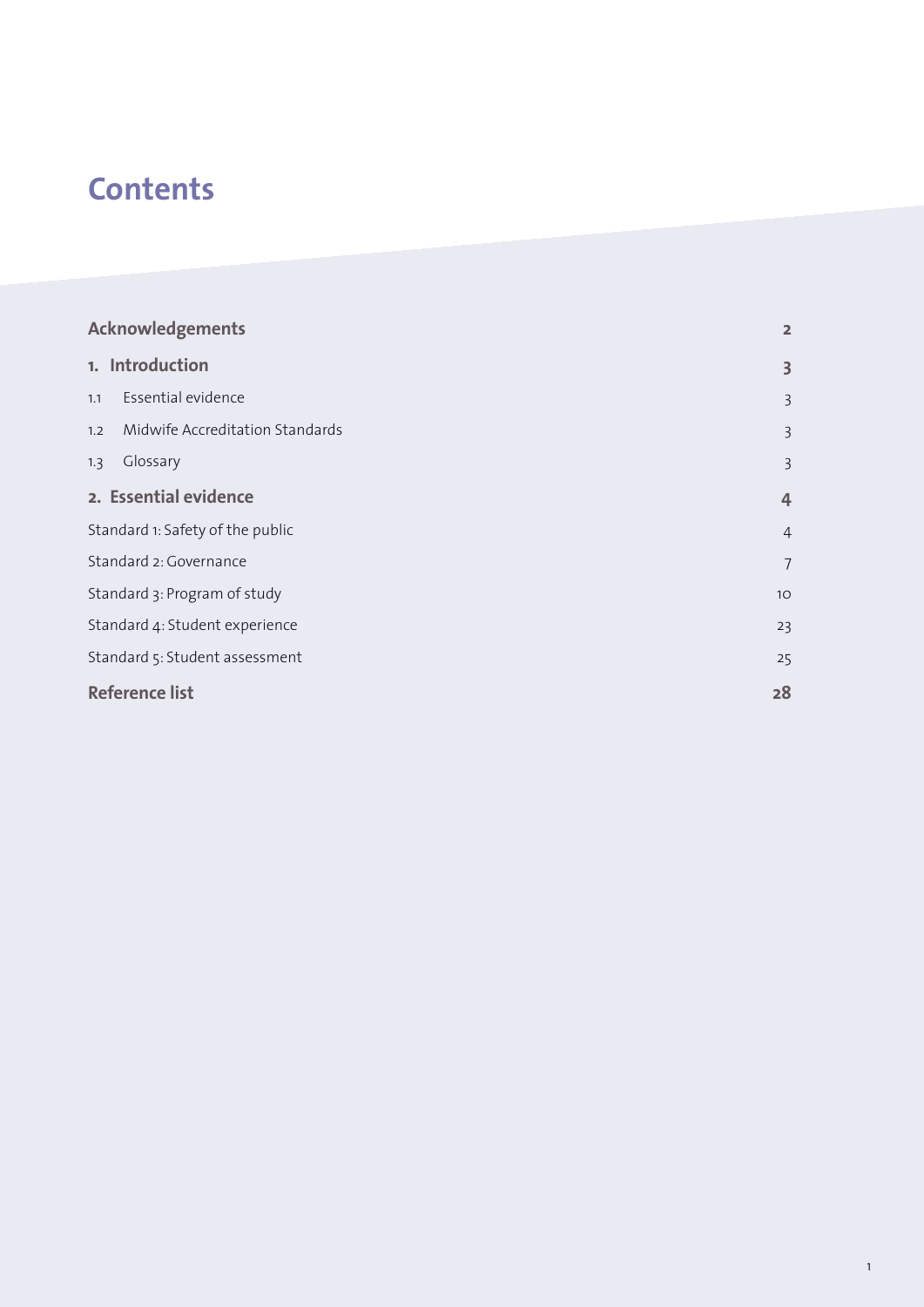<span id="page-3-0"></span>**Acknowledgements**

The Board of the Australian Nursing and Midwifery Accreditation Council (ANMAC) gratefully acknowledges the expertise, time and commitment contributed by each member of the Professional Reference Group (PRG), ANMAC staff and stakeholders who contributed to the development of the Essential Evidence companion document for the Midwife Accreditation Standards 2021.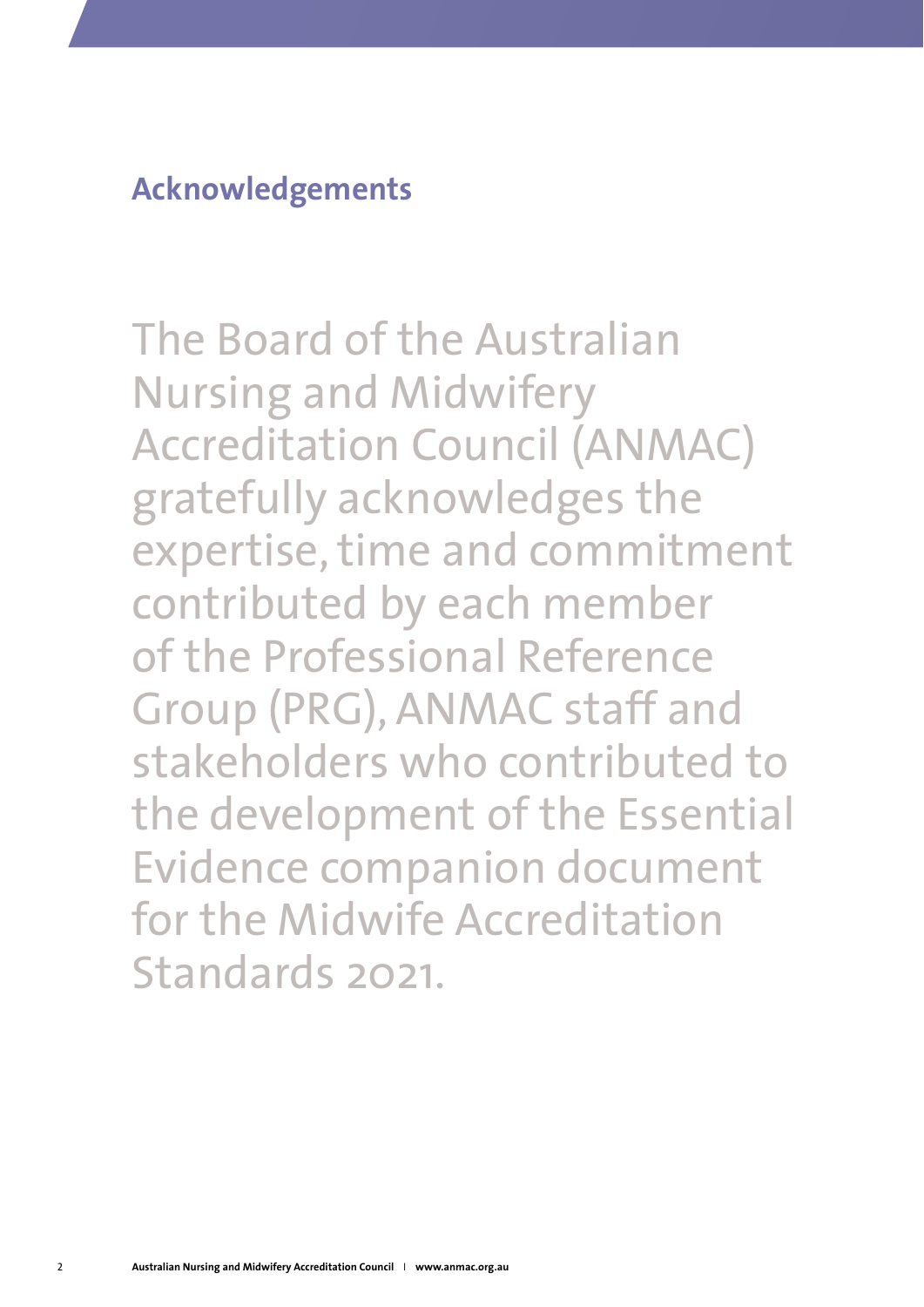# <span id="page-4-0"></span>**1. Introduction**

### **1.1 Essential evidence**

This is a companion document to the standards themselves—Midwife Accreditation Standards 2021. This companion document provides information to education providers about evidence they need to submit to demonstrate their program of study meets the standards. Education providers applying for program accreditation are required to provide all stated essential evidence in conjunction with their Midwife Accreditation Standards 2021 Application Pack.

*All elements of the Essential Evidence must be submitted – additional evidence may be requested by the Assessment Team.*

## **1.2 Midwife Accreditation Standards**

The Midwife Accreditation Standards are principally designed for use by education providers seeking accreditation for an entry to practice Midwife programs (Bachelor, Graduate Diploma, or Masters degree). ANMAC evaluates these programs against the Standards before making recommendations to the Nursing and Midwifery Board of Australia (NMBA) in line with sections  $\Delta 8$  and  $\Delta 9$  of the schedule in the Health Practitioner Regulation National Law Act 2009 (the National Law)(1). The Standards specify the minimum requirements that education providers must meet for ANMAC to accredit their program of study. Graduates of Australian programs must complete a program of study that is accredited by ANMAC and approved by the NMBA to be eligible to apply for registration with the NMBA.

### **1.3 Glossary**

Glossary terms in the Midwife Accreditation Standards 2021 and in the Essential Evidence companion document appear in ANMAC's online glossary. It is available on ANMAC's website (**<https://www.anmac.org.au/glossary>**).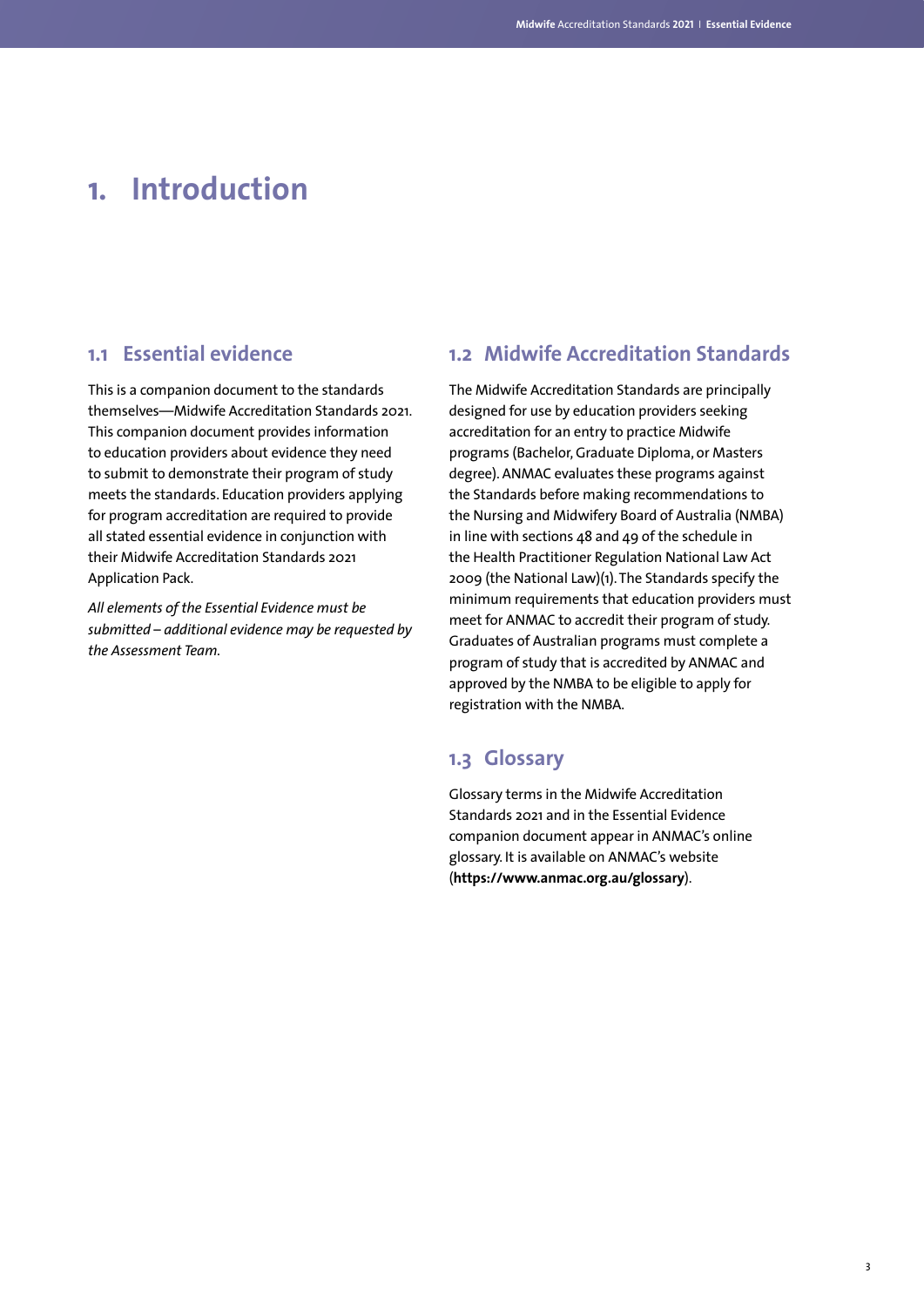# <span id="page-5-0"></span>**2. Essential evidence**

**An essential evidence document accompanies the Midwife Accreditation Standards 2021. This document is integral to the standards and a submission against these standards is not complete without providing the essential evidence. Additional evidence may be provided or requested.** 

|     | <b>STANDARD1</b>                                                                                                                                                                                                                            | <b>ESSENTIAL EVIDENCE</b>                                                                                                                                                                                                                                                                                                                                                                           |
|-----|---------------------------------------------------------------------------------------------------------------------------------------------------------------------------------------------------------------------------------------------|-----------------------------------------------------------------------------------------------------------------------------------------------------------------------------------------------------------------------------------------------------------------------------------------------------------------------------------------------------------------------------------------------------|
| 1.1 | The program's guiding principle is safety<br>of the public.                                                                                                                                                                                 | Curriculum document with a clear and detailed<br>explanation of the principle of public safety in the<br>program's conceptual framework.<br>Mapping of current National Safety and Quality<br>Health Services Standards <sup>1</sup> .                                                                                                                                                              |
| 1.2 | The program is delivered in Australia <sup>2</sup><br>to prepare graduates for safe and<br>ethical practice.                                                                                                                                | Evidence of where the Nursing and Midwifery<br>$\bullet$<br>Board of Australia's (NMBA) professional standards<br>are introduced, included and scaffolded across the<br>program, including codes of conduct, standards for<br>practice and codes of ethics.<br>Policies and procedures guiding student<br>$\bullet$<br>performance, conduct, ethical and professional<br>behaviour in all settings. |
| 1.3 | The program's admission requirements<br>are fair, equitable and transparent.<br>Before making an offer for enrolment,<br>education providers inform applicants of<br>the requirements:<br>a. to meet the program's<br>inherent requirements | Admission policy.<br>$\bullet$<br>Affirmative action strategies in place to enrol,<br>support and retain Aboriginal and Torres Strait<br>Islander students.<br>Program application information.<br>$\bullet$<br>Screen shot of the education provider's website<br>$\bullet$<br>showing program admission requirements.<br>Inherent requirements policy<br>$\bullet$<br>(or university equivalent). |

## **Standard 1: Safety of the public**

1 National Safety and Quality Health Services Standards. 2017.

2 Except as it relates to criteria 2.4 and 3.1.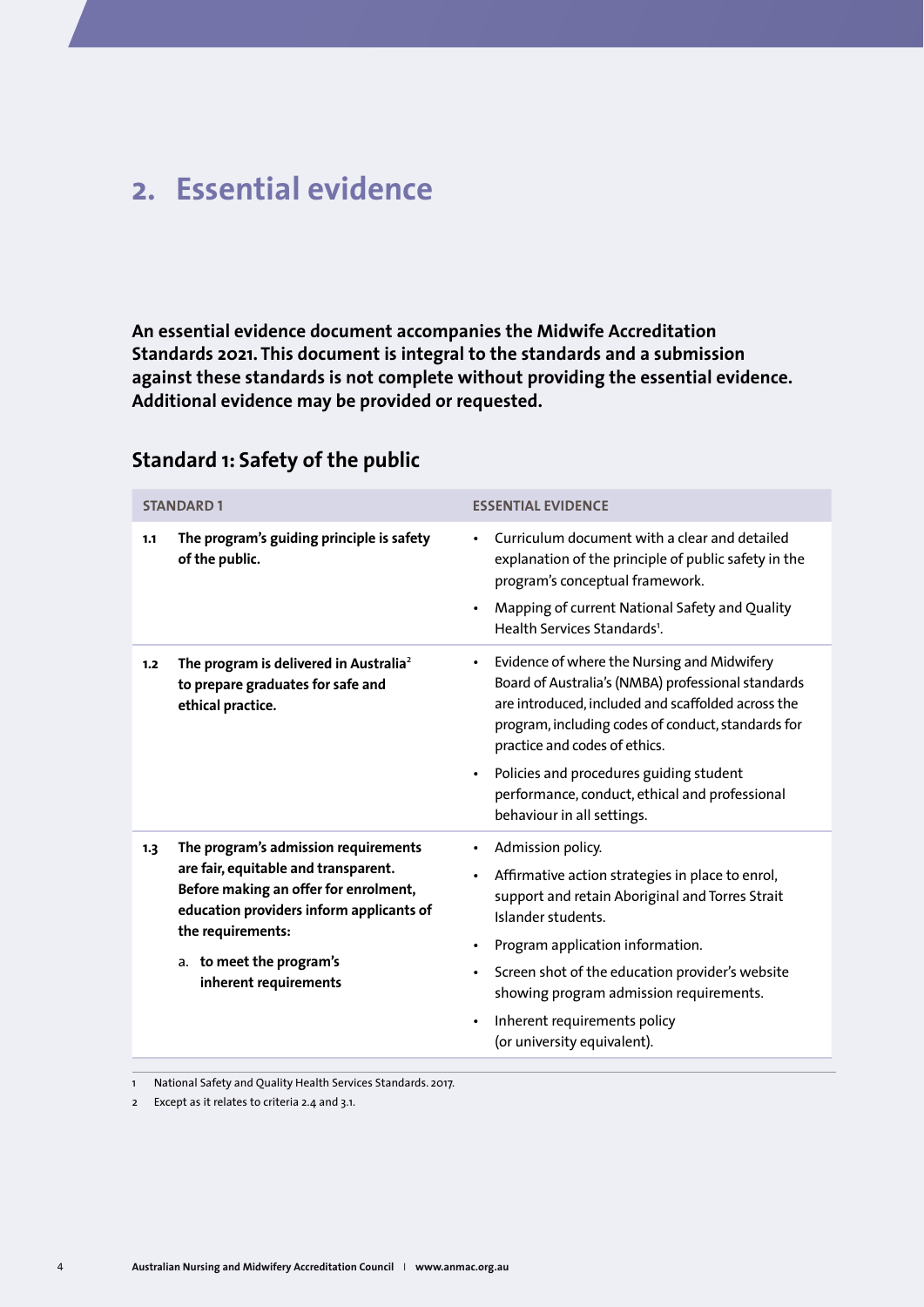| <b>STANDARD 1</b>                                                                                                                                                                                                                                                                                                                                 | <b>ESSENTIAL EVIDENCE</b>                                                                                                                                                                                                                                                                                                                                                                                                                                                                                                                                                                                                                                                                                                                                              |
|---------------------------------------------------------------------------------------------------------------------------------------------------------------------------------------------------------------------------------------------------------------------------------------------------------------------------------------------------|------------------------------------------------------------------------------------------------------------------------------------------------------------------------------------------------------------------------------------------------------------------------------------------------------------------------------------------------------------------------------------------------------------------------------------------------------------------------------------------------------------------------------------------------------------------------------------------------------------------------------------------------------------------------------------------------------------------------------------------------------------------------|
| b. to demonstrate English language<br>proficiency either through providing a<br>declaration that English is their primary<br>language or achievement of minimum<br>English language test results as<br>specified in the Nursing and Midwifery<br><b>Board of Australia's (NMBA) English</b><br>language skills registration standard <sup>3</sup> | Information provided to students before<br>$\bullet$<br>enrolment, that clearly states English language<br>entry requirements.<br>Policies and procedures for recording students'<br>$\bullet$<br>English language assessment test results.<br>Template for student declaration where English is<br>$\bullet$<br>the primary language.                                                                                                                                                                                                                                                                                                                                                                                                                                 |
| c. to meet the requirements for<br>placement in midwifery practice<br>settings for registration with the NMBA<br>on completion of the program                                                                                                                                                                                                     | Information provided to students before enrolment,<br>$\bullet$<br>that lists health service provider requirements for<br>undertaking MPE (for example, immunisation,<br>criminal history checking).                                                                                                                                                                                                                                                                                                                                                                                                                                                                                                                                                                   |
| d. for registration with the NMBA on<br>completion of the program.                                                                                                                                                                                                                                                                                | Information provided to students before enrolment,<br>$\bullet$<br>that includes NMBA registration standards.                                                                                                                                                                                                                                                                                                                                                                                                                                                                                                                                                                                                                                                          |
| The education provider ensures that<br>1.4<br>midwifery settings in which students<br>undertake midwifery practice experience <sup>4</sup><br>(MPE) have:<br>a. evidence-based quality and safety<br>policies and processes that meet<br>relevant jurisdictional requirements<br>and standards                                                    | Policies and procedures relating to risk management<br>and safety in MPE, addressing:<br>risk assessing clinical learning environments before<br>$\bullet$<br>student MPE<br>reporting when a clinical learning environment<br>$\bullet$<br>or student practice is considered inappropriate<br>or unsafe<br>ensuring the minimum qualifications required of<br>clinical staff supervising students<br>expected ratio of midwifery students to<br>$\bullet$<br>supervising midwives.                                                                                                                                                                                                                                                                                    |
| b. midwives who are prepared for the<br>supervisory role and are able to<br>supervise and assess students during<br>all MPE                                                                                                                                                                                                                       | Documented processes and examples for:<br>preparing students to use and appraise<br>organisational policies and procedures during MPE<br>preparing and supporting preceptors<br>(midwives supervising students) to engage<br>students in organisational policies and evidence-<br>based practice<br>providing students and clinical supervisors with<br>$\bullet$<br>relevant risk management and safety information<br>and details of MPE supervision models (for example,<br>MPE handbook, log and/or portfolio, MPE Guide for<br>Clinical Agencies and/or Clinical Facilitators)<br>informing clinical facilitators about their<br>$\bullet$<br>roles and responsibilities on MPE, if employed<br>by the education provider (for example,<br>position description). |

3 Nursing and Midwifery Board of Australia. Registration standard. English language skills 2019.

4 Refer to glossary for an operational definition of midwifery practice experience.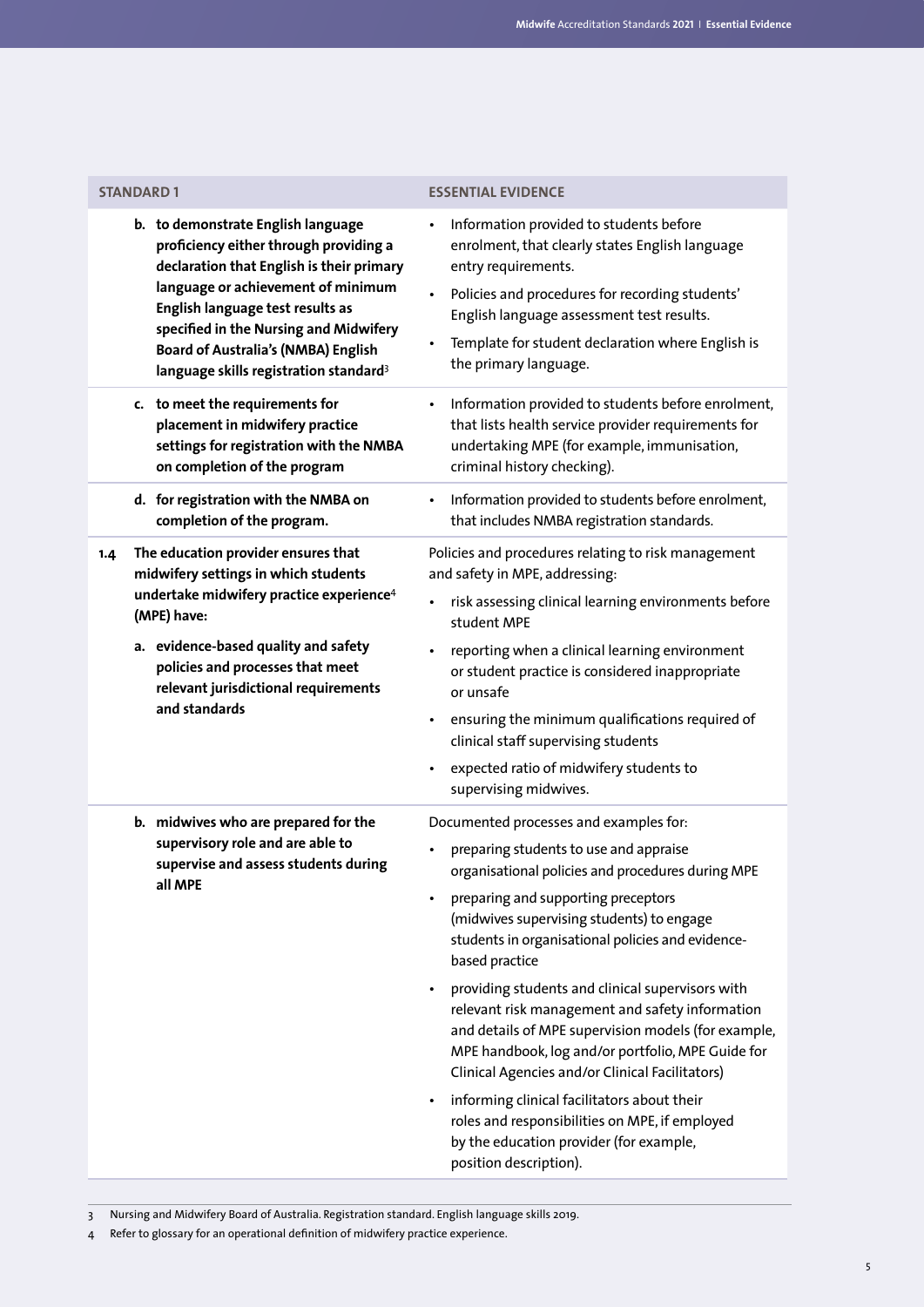| <b>STANDARD1</b><br><b>ESSENTIAL EVIDENCE</b>                                                                                                                                                                                                                        |                                                                                                                                                                                                                                                                                                                                                                                                                                    |
|----------------------------------------------------------------------------------------------------------------------------------------------------------------------------------------------------------------------------------------------------------------------|------------------------------------------------------------------------------------------------------------------------------------------------------------------------------------------------------------------------------------------------------------------------------------------------------------------------------------------------------------------------------------------------------------------------------------|
| c. relevant registered health practitioners<br>available for collaborative teaching<br>and learning opportunities in<br>interprofessional settings.                                                                                                                  | Policies and procedures relating to shared<br>responsibility, risk management and safety in<br>MPE, supporting interprofessional teaching and<br>learning by relevant registered health professionals<br>during MPE.                                                                                                                                                                                                               |
| Students are registered with the NMBA<br>1.5<br>before their first MPE <sup>5</sup> .                                                                                                                                                                                | Details of internal (school/department) processes<br>for ensuring students are registered with the NMBA<br>before MPE.<br>Documented information provided to students<br>about NMBA student registration (for example,<br>student handbook, program materials and<br>program website).                                                                                                                                             |
| The education provider has processes<br>1.6<br>in place to manage students with<br>identified impairments that, in the course<br>of MPE, may place the public at risk.<br>These processes include procedures for<br>mandatory reporting <sup>6</sup> where required. | Policies and processes for managing identified or<br>reported student impairments.<br>Documented procedures for mandatory reporting to<br>the NMBA under the National Law.                                                                                                                                                                                                                                                         |
| The program's progression policies and rules<br>1.7<br>ensure that only those students who have<br>demonstrated the requisite knowledge and<br>skills required for safe practice are eligible<br>for MPE.                                                            | Policies, procedures and guidelines to assess<br>$\bullet$<br>student competence to attend MPE.<br>Course progression rules specific to the program of<br>study, readily available and accessible to students.<br>Pre-placement checklist verifying students' right of<br>$\bullet$<br>entry to MPE.<br>Examples of assessments undertaken by students<br>before each scheduled MPE.<br>Complaint and appeal policy and procedure. |

<sup>5</sup> NMBA. Fact sheet. For education providers on student registration. 2019.

<sup>6</sup> Ahpra. Guidelines for mandatory notifications.2014.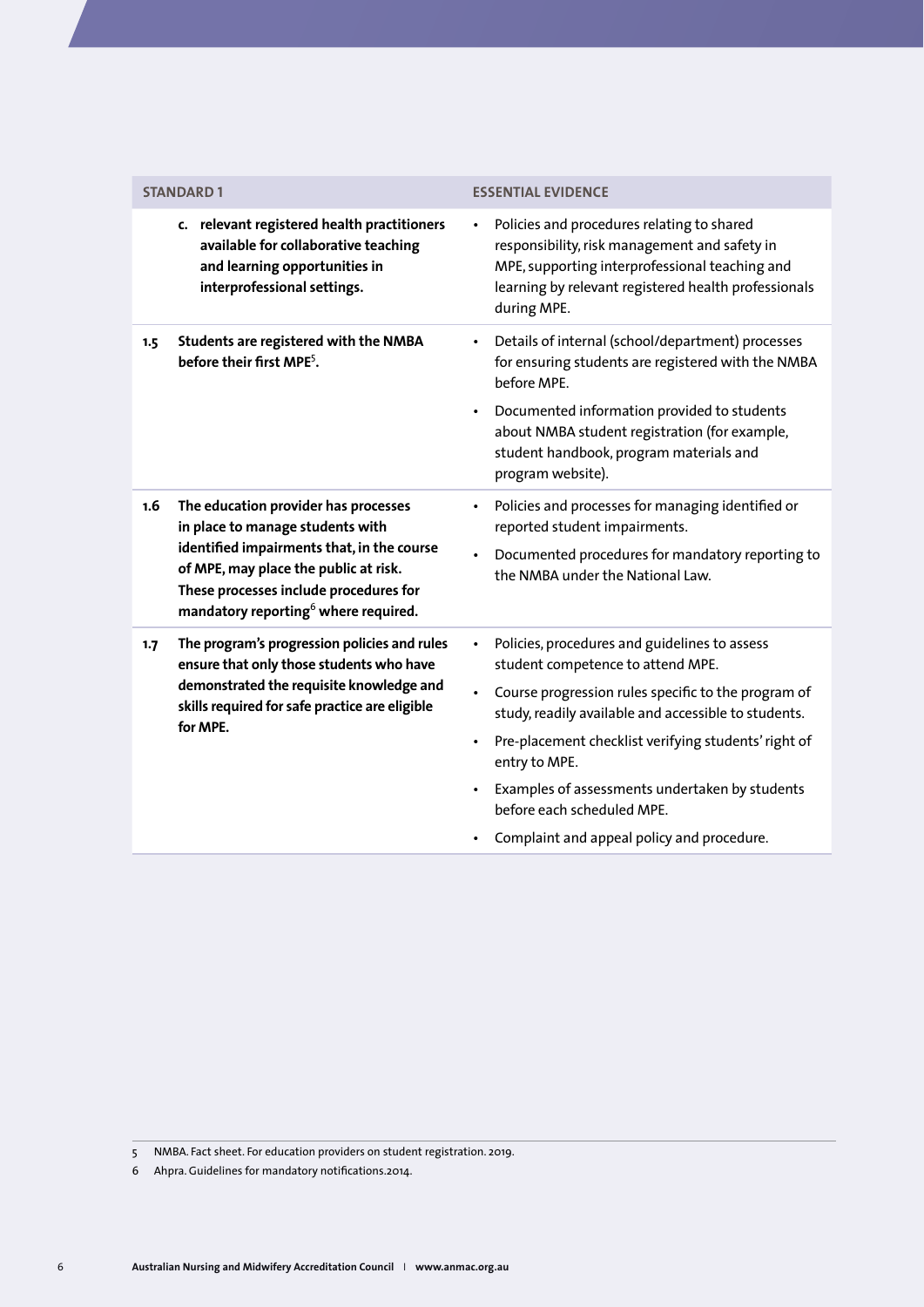## <span id="page-8-0"></span>**Standard 2: Governance**

| <b>STANDARD 2</b>                                                                                                                                                                                                                                                                                                                                                                                                                                                                                                                                            | <b>ESSENTIAL EVIDENCE</b>                                                                                                                                                                                                                                            |
|--------------------------------------------------------------------------------------------------------------------------------------------------------------------------------------------------------------------------------------------------------------------------------------------------------------------------------------------------------------------------------------------------------------------------------------------------------------------------------------------------------------------------------------------------------------|----------------------------------------------------------------------------------------------------------------------------------------------------------------------------------------------------------------------------------------------------------------------|
| The academic governance arrangements<br>2.1<br>for the program of study include current<br>registration by the Tertiary Education Quality<br>and Standards Agency <sup>7</sup> as an Australian<br>university or other higher education provider.                                                                                                                                                                                                                                                                                                            | Screen shot of the education provider's<br>$\bullet$<br>registration on the Tertiary Education Quality and<br>Standards Agency (TEQSA) national register of<br>higher education providers.<br>A response report addressing any conditions that<br>TEQSA has applied. |
| The education provider conducting the<br>2.2<br>program has a governance structure that<br>recognises the autonomous identity of<br>the profession of midwifery. The structure<br>facilitates the direct input of the discipline lead<br>of midwifery (or delegate) into committees<br>and processes directly or indirectly impacting<br>on the midwifery program. The head<br>of discipline:<br>a. is a midwife registered with the NMBA,<br>with no conditions or undertakings on<br>their registration relating to performance<br>or conduct <sup>8</sup> | Head of midwifery discipline's NMBA registration<br>$\bullet$<br>with no conditions or undertakings-screenshot                                                                                                                                                       |
| b. holds a relevant post-graduate<br>qualification                                                                                                                                                                                                                                                                                                                                                                                                                                                                                                           | Head of discipline's curriculum vitae with<br>٠<br>evidence of relevant post graduate qualifications.<br>Head of discipline's details included in the<br>٠<br>ANMAC Staff Matrix Template.                                                                           |

<sup>7</sup> For an explanation of provider see: TEQSA. Higher Education (Threshold Standards) 2011 Legislative Instrument, Chapter 2.

<sup>8</sup> For definitions related to conduct and performance within the *Health Practitioner Regulation National Law*, as in force in each State and Territory, (National Law), see Part 1, Section 1.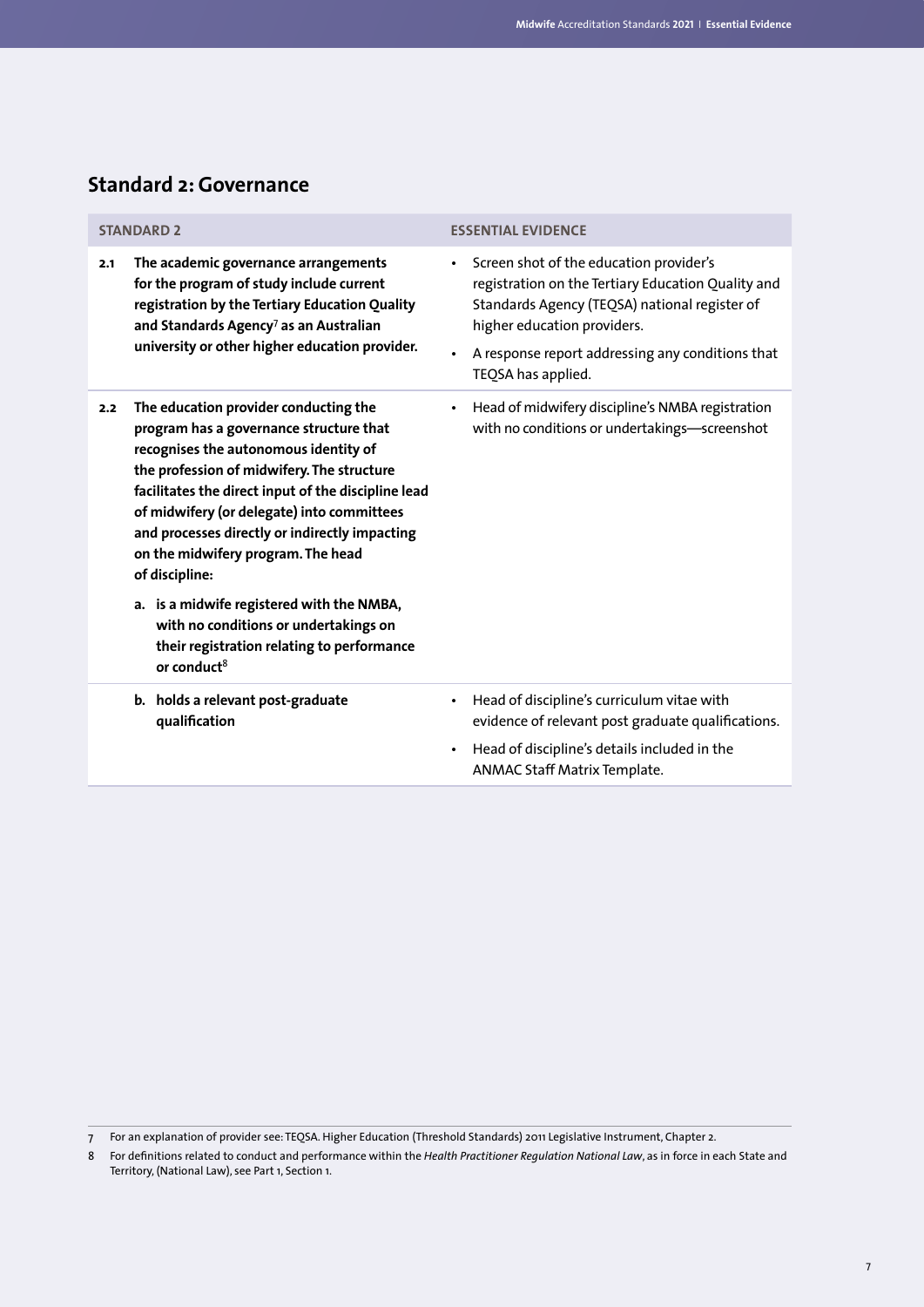| <b>STANDARD 2</b>                                                                                                                                                      | <b>ESSENTIAL EVIDENCE</b>                                                                                                                                                                                           |
|------------------------------------------------------------------------------------------------------------------------------------------------------------------------|---------------------------------------------------------------------------------------------------------------------------------------------------------------------------------------------------------------------|
| c. is appointed at a senior level and can<br>demonstrate active, strong links to<br>contemporary practice, has responsibility<br>for academic oversight of the program | Organisational charts of the education provider<br>conducting the program with reporting lines<br>encompassing program governance and<br>oversight.                                                                 |
|                                                                                                                                                                        | Governance arrangement between the university<br>or higher education provider and the school<br>that ensure responsiveness to accreditation<br>requirements for ongoing compliance with<br>accreditation standards. |
|                                                                                                                                                                        | • Head of discipline's position descriptions<br>demonstrating:                                                                                                                                                      |
|                                                                                                                                                                        | responsibility and decision making capacity at<br>relevant university committees for the academic<br>oversight of midwifery program of study                                                                        |
|                                                                                                                                                                        | · diagrams/details of reporting relationships and<br>committee structures with academic oversight of<br>the midwifery program of study.                                                                             |
|                                                                                                                                                                        | roles, responsibilities and decision making<br>capacity as the senior midwifery academic                                                                                                                            |
|                                                                                                                                                                        | Staff professional development policy supporting<br>strong links to contemporary midwifery practice.                                                                                                                |
| d. promotes high-quality teaching and<br>learning experiences for students to enable                                                                                   | Details/diagrams of reporting relationships and<br>committee structures demonstrating:                                                                                                                              |
| graduate competence                                                                                                                                                    | promotion of high-quality teaching and learning<br>experiences for students                                                                                                                                         |
|                                                                                                                                                                        | staff performance and appraisal policy.                                                                                                                                                                             |
| e. ensures staff and students are<br>adequately indemnified for relevant<br>activities undertaken as part of<br>program requirements.                                  | Insurance policy and indemnification certificate<br>covering activities undertaken as part of<br>program requirements.                                                                                              |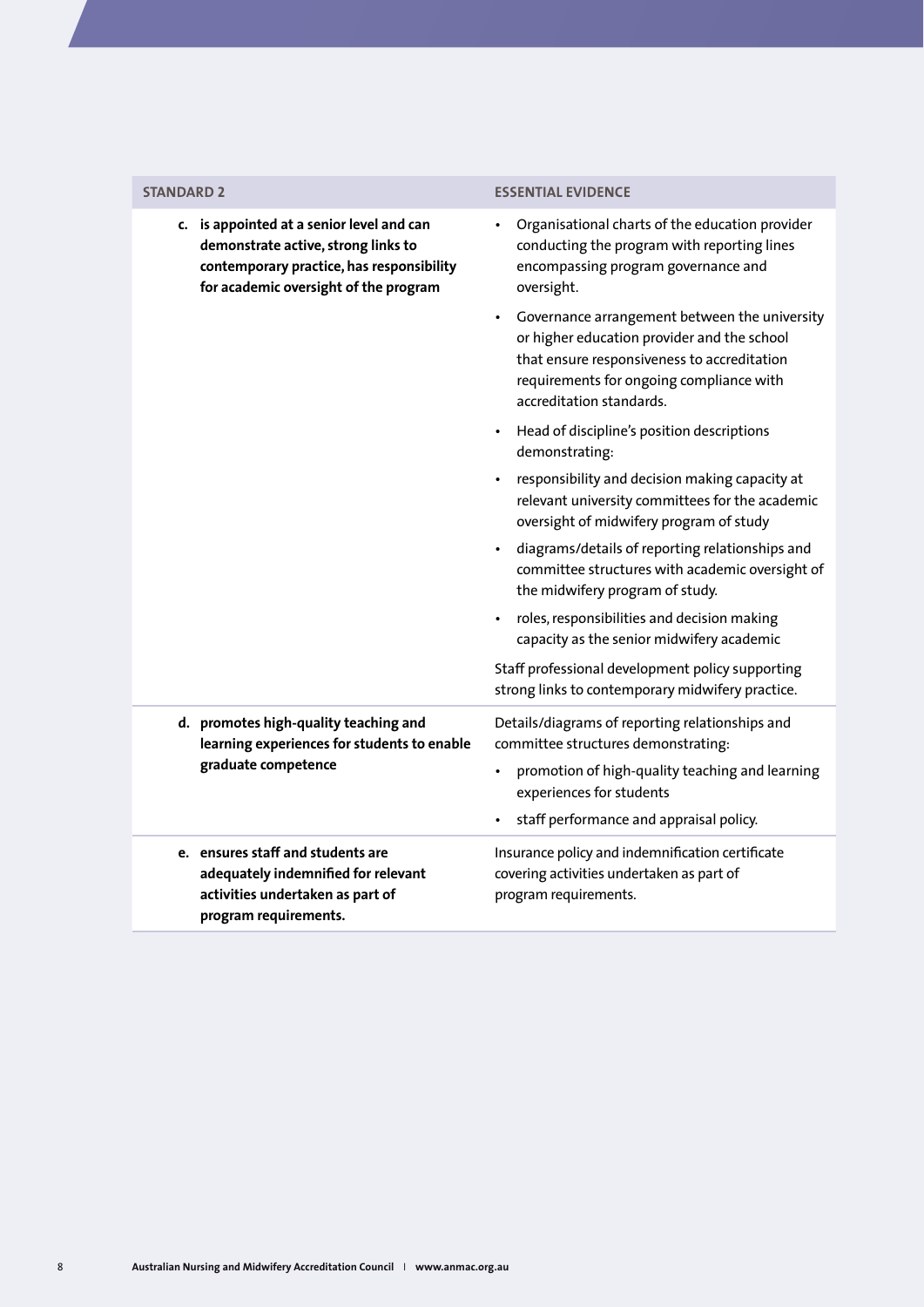| <b>STANDARD 2</b>                                                                                                                                                                                                                                                                                       | <b>ESSENTIAL EVIDENCE</b>                                                                                                                                                                                                                                                                                                                                                                                                                                                                                                                                                               |
|---------------------------------------------------------------------------------------------------------------------------------------------------------------------------------------------------------------------------------------------------------------------------------------------------------|-----------------------------------------------------------------------------------------------------------------------------------------------------------------------------------------------------------------------------------------------------------------------------------------------------------------------------------------------------------------------------------------------------------------------------------------------------------------------------------------------------------------------------------------------------------------------------------------|
| The education provider undertakes<br>2.3<br>consultation into the design and ongoing<br>management of the program from external<br>representatives of the midwifery profession,<br>Aboriginal and/or Torres Strait Islander<br>peoples, consumers, students, carers and other<br>relevant stakeholders. | Committee structures with reporting lines,<br>$\bullet$<br>relevant to the program of study.<br>Terms of reference for advisory committees<br>listing stakeholder membership, inclusive of<br>industry partners where students undertake<br>MPE and notes on each member's position and<br>represented organisation.<br>Schedule for meetings and/or consultations<br>$\bullet$<br>relevant to the program.<br>Agendas, meeting minutes, list of attendees,<br>their contributions and actions arising from<br>consultation relevant to program design<br>and management.               |
| All entry pathways for which students receive<br>2.4<br>block credit or advanced standing (other than<br>on an individual basis) are identified, approved<br>by ANMAC and allow graduates to meet the<br>NMBA Midwife standards for practice <sup>9</sup> .                                             | Curriculum document and program information<br>$\bullet$<br>identifying all program entry pathways and<br>associated admission criteria.<br>Credit transfer and Recognition of Prior Learning<br>$\bullet$<br>policy and procedure aligning with the Australian<br>Qualifications Framework's Qualifications<br>Pathway Policy <sup>10</sup> .<br>Description of how staff will apply the credit<br>policy to the midwife program.<br>Rationale for block credit.<br>Mapping that demonstrates how graduates<br>from each pathway will meet the NMBA Midwife<br>standards for practice. |
| The program's quality improvement<br>2.5<br>mechanisms incorporate evaluation<br>information from a variety of sources<br>and address:<br>a. risk assessment of student<br>learning environments.                                                                                                       | Program report (for example, an annual<br>program dashboard).<br>Quality improvement framework, including risk:<br>assessment policy or processes for academic,<br>»<br>simulated and clinical (MPE) learning and<br>teaching environments<br>terms of reference of any relevant school<br>$\rangle\!\rangle$<br>committee or group that is responsible for<br>developing, monitoring, reviewing or quality<br>improving the program.                                                                                                                                                   |
| b. student evaluations                                                                                                                                                                                                                                                                                  | Analysis reports arising from surveys identifying<br>outcomes and program quality improvements.                                                                                                                                                                                                                                                                                                                                                                                                                                                                                         |

9 NMBA. Midwife standards for practice. 2018.

10 Australian Qualifications Framework's Qualifications Pathway Policy. 2013.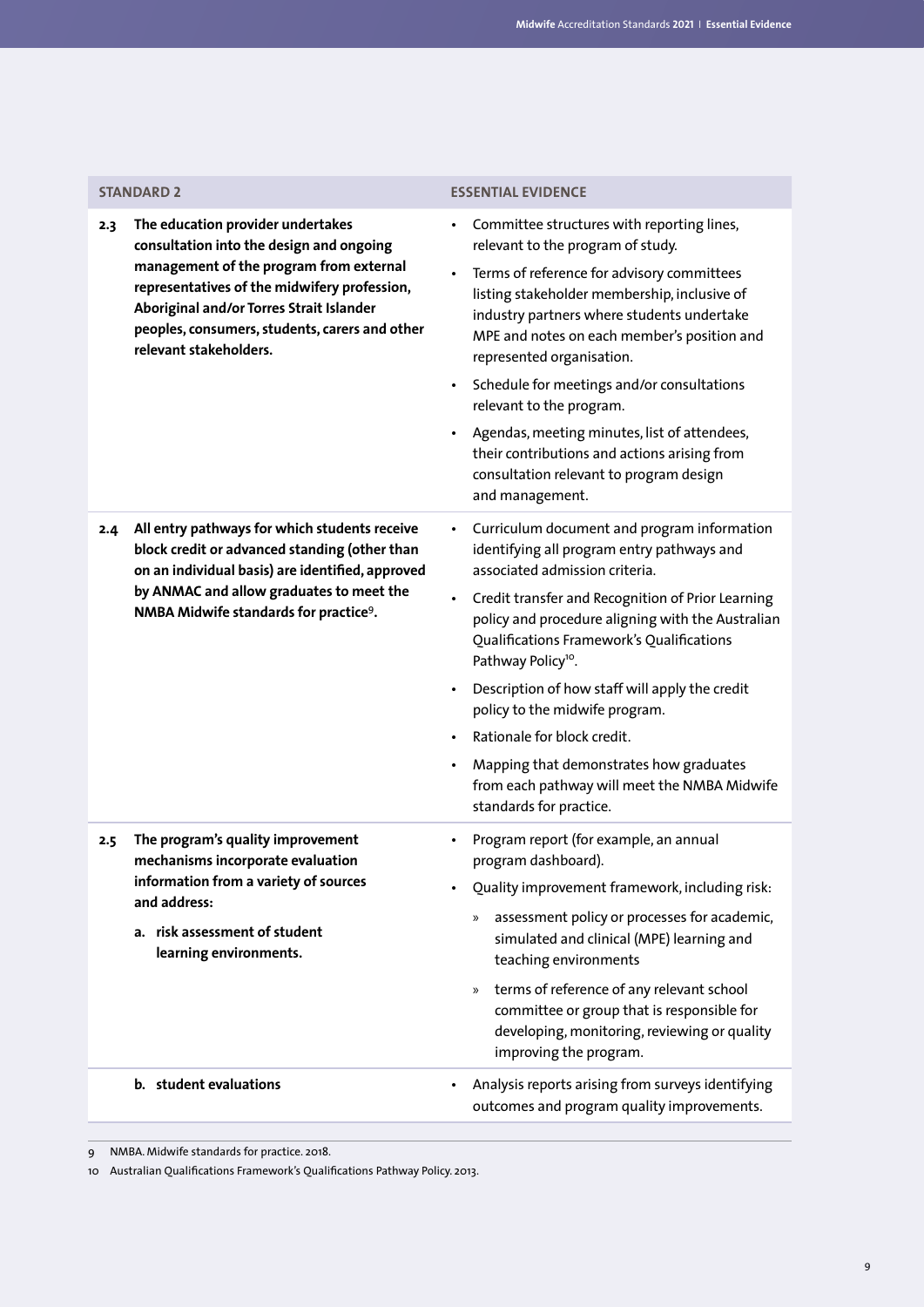<span id="page-11-0"></span>

| <b>STANDARD 2</b>                                                                                                                                    | <b>ESSENTIAL EVIDENCE</b>                                                                                                                                                                                                                                                                                                                                                                                                                                                                                                                                               |
|------------------------------------------------------------------------------------------------------------------------------------------------------|-------------------------------------------------------------------------------------------------------------------------------------------------------------------------------------------------------------------------------------------------------------------------------------------------------------------------------------------------------------------------------------------------------------------------------------------------------------------------------------------------------------------------------------------------------------------------|
| internal and external academic and health<br>$\mathbf{c}$ .<br>professional evaluations                                                              | Schedules for subject and MPE surveys and/<br>$\bullet$<br>or evaluations (staff, students and industry<br>partners) that may include, or be in addition to,<br>TEQSA student evaluation requirements.                                                                                                                                                                                                                                                                                                                                                                  |
| d. evidence-based developments in:<br>i.<br>midwifery professional education<br>health professional education<br>ii.<br>iii. health and health care. | Demonstrated staff opportunities for program<br>$\bullet$<br>quality improvement activities, including staff<br>professional development.<br>Demonstrated staff access to research databases<br>and/or journals to inform understanding of<br>developments in:<br>midwifery professional education<br>»<br>health professional education<br>$\mathcal{V}$<br>health and health care.<br>$\mathcal{V}$<br>Demonstrated staff opportunities for program<br>$\bullet$<br>quality improvement activities, including staff<br>professional development plan and conferences. |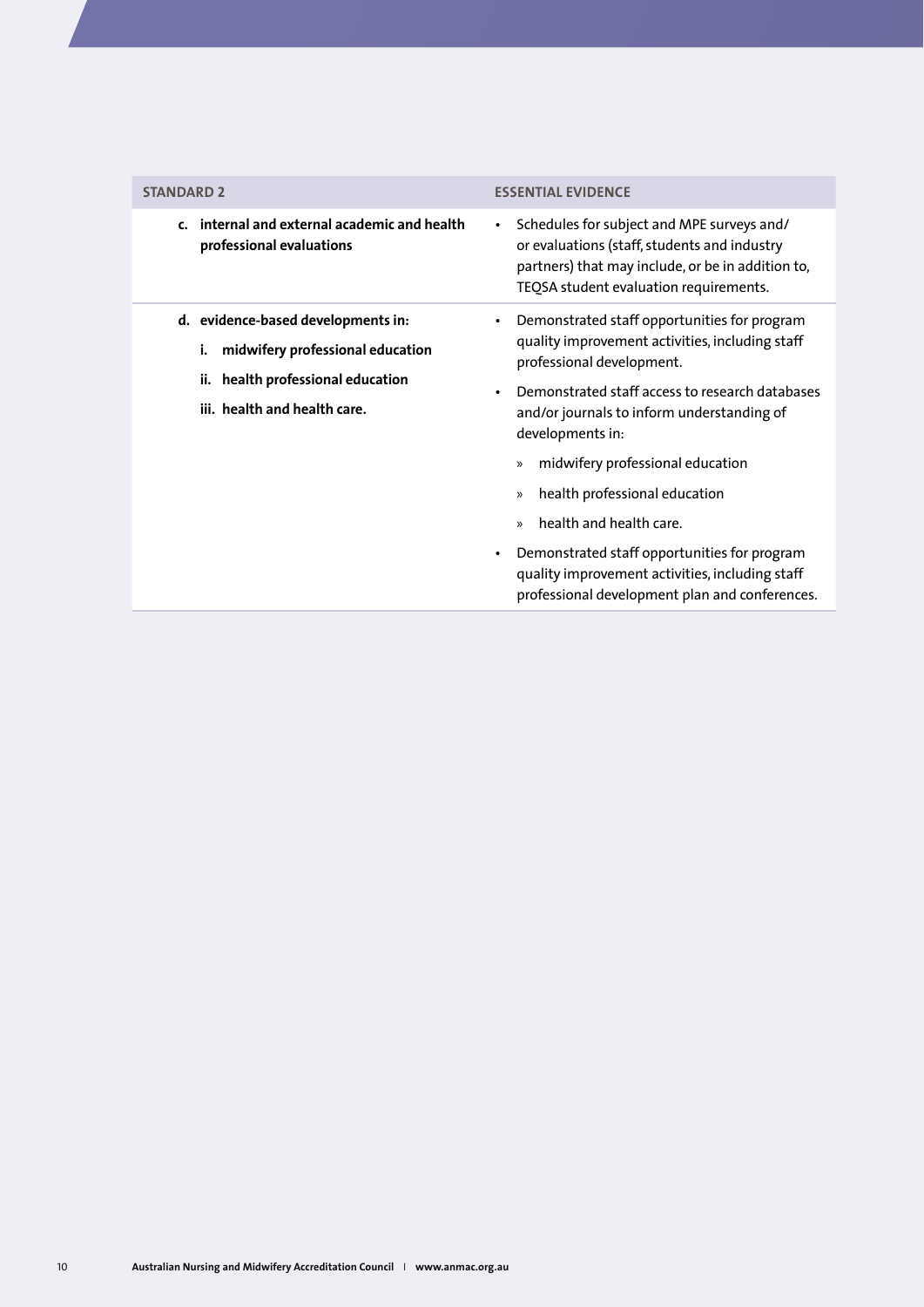|     | <b>STANDARD 3</b>                                                                                                                                                    | <b>ESSENTIAL EVIDENCE</b>                                                                                                                                                                          |
|-----|----------------------------------------------------------------------------------------------------------------------------------------------------------------------|----------------------------------------------------------------------------------------------------------------------------------------------------------------------------------------------------|
| 3.1 | The program of study is undertaken in<br>Australia. Where there is an offshore<br>component, the program must:                                                       | Curriculum document including:<br>mapping of the program's structure across<br>program's length                                                                                                    |
|     | a. be no more than one-fifth of the full<br>program completed offshore <sup>11</sup>                                                                                 | details of how the offshore study component<br>meets the requirements in ANMAC's Explanatory<br>Note: Offshore Components in Accredited<br>Australian Programs of Study for Nurses<br>and Midwives |
|     |                                                                                                                                                                      | details of any offshore study component<br>which must not exceed one fifth of the<br>program, including:                                                                                           |
|     |                                                                                                                                                                      | when and where offshore study is planned<br>$\gg$                                                                                                                                                  |
|     |                                                                                                                                                                      | duration of offshore study<br>$\rangle\!\rangle$                                                                                                                                                   |
|     |                                                                                                                                                                      | types of offshore learning environments.<br>$\gg$                                                                                                                                                  |
|     | b. demonstrate equivalence of<br>learning outcomes.                                                                                                                  | Map of equivalent subject learning outcomes<br>$\bullet$<br>students must demonstrate if undertaking on<br>shore or offshore study.                                                                |
| 3.2 | The program of study is delivered at an<br>Australian Qualifications Framework <sup>12</sup> level 7<br>or above for the award of a Bachelor Degree<br>as a minimum. | Evidence of university accreditation of the<br>program as an award of a Bachelor Degree, as<br>a minimum, or TEQSA approval for a non-self-<br>accrediting higher education provider.              |
|     |                                                                                                                                                                      | Curriculum document detailing how subject<br>learning outcomes reflect Australian<br>Qualifications Framework Level 7 or above,<br>as applicable.                                                  |
| 3.3 | The curriculum document articulates:                                                                                                                                 | Curriculum document including:                                                                                                                                                                     |
|     | a. a woman-centred <sup>13</sup> philosophy<br>b. an educational philosophy                                                                                          | clearly identified and referenced midwifery<br>woman-centred, and education philosophies                                                                                                           |
|     | practical implementation of both within<br>c.<br>the program of study.                                                                                               | explanation on how these will be practically<br>implemented within the program e.g. subjects,<br>content, learning outcomes, assessments.                                                          |

## **Standard 3: Program of study**

<sup>11</sup> ANMAC Explanatory Note: Offshore components in accredited Australian programs of study for registered nurses and midwives.

<sup>12</sup> Australian Qualifications Framework. 2013.

<sup>13</sup> Refer to glossary for an operational definition of woman-centred.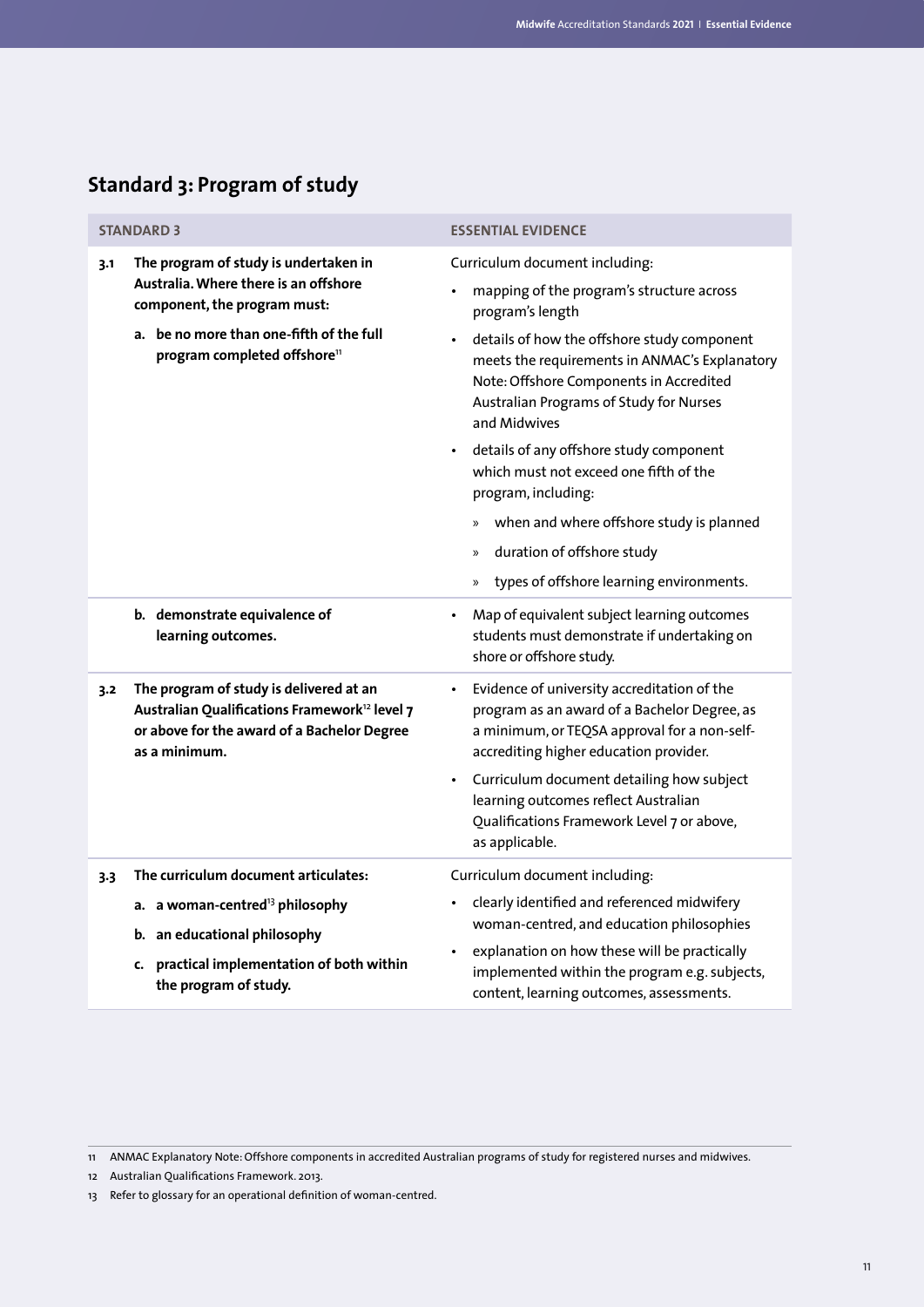**3.4 Teaching and learning articulates contemporary midwifery, and health and education practice, and responds to emerging trends based on research, technology and other forms of evidence.**

### **STANDARD 3 ESSENTIAL EVIDENCE**

- Curriculum document detailing and providing examples of how teaching and learning incorporates contemporary best practice and emerging trends in:
	- » midwifery
	- » health
	- » education
	- » digital health, informed by the domains of the National Nursing and Midwifery Digital Health Capability Framework<sup>14</sup>
	- » leadership.
- Documented process for ensuring teaching staff are informed about, and are responsive to, contemporary practices and emerging trends in:
	- » midwifery
	- » health
	- » education
	- » digital health, informed by the domains of the National Nursing and Midwifery Digital Health Capabilities Framework

and global health priorities relevant to the

» leadership.

midwifery context.

**3.5 The program's content and subject learning outcomes ensure: a. achievement of the NMBA Midwife standards for practice** • Completed ANMAC Assessment Mapping Template mapping links among subject learning outcomes, subject assessments and the NMBA Midwife standards for practice. **b. recognition of regional, national and global health priorities relevant to the midwifery context** • Completed ANMAC Content Mapping Template including subject learning outcomes and program content (with examples) to support integrated knowledge of regional, national

14 National Nursing and Midwifery Digital Health Capability Framework. 2020.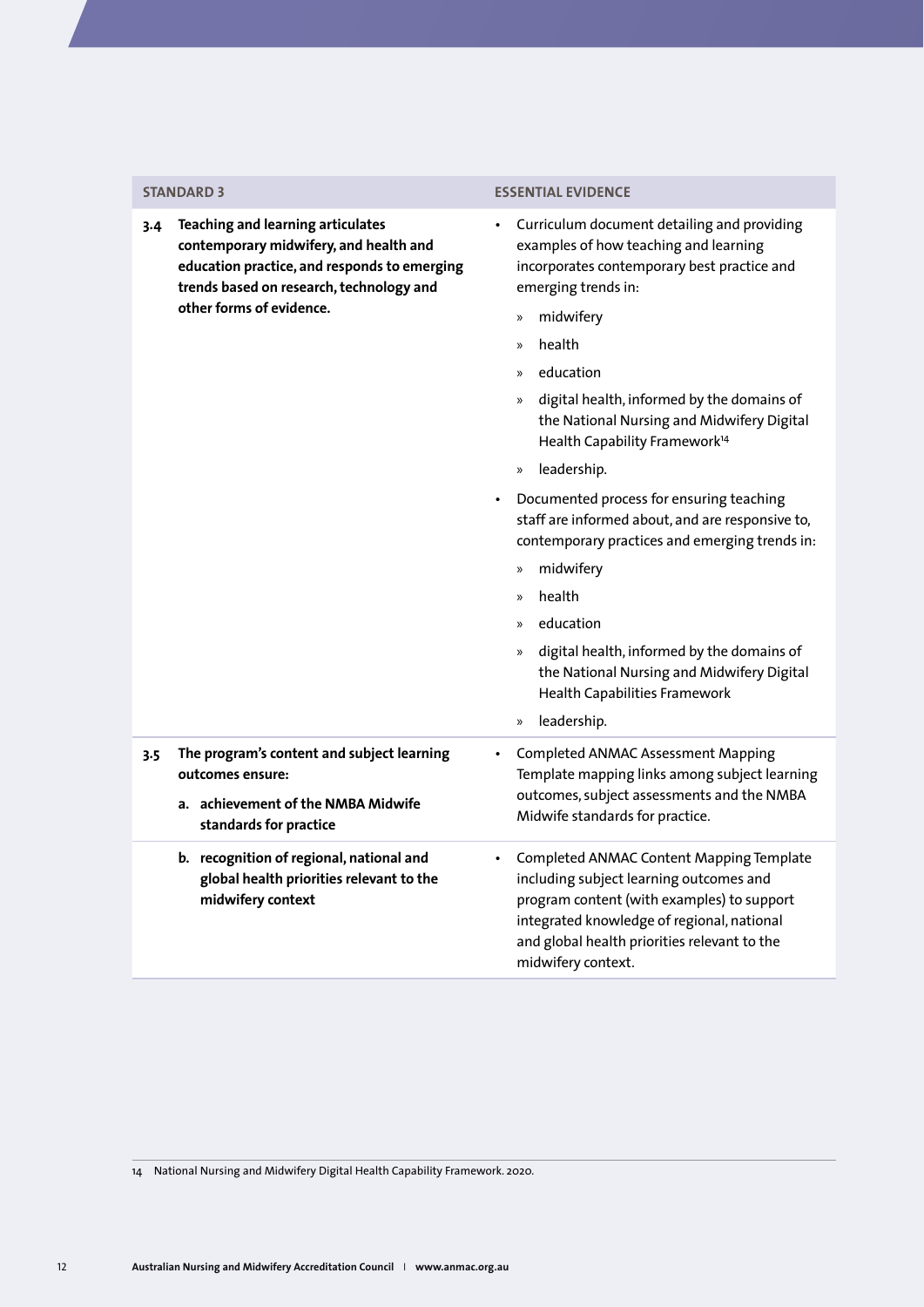| <b>STANDARD 3</b>                                                                                                                                              | <b>ESSENTIAL EVIDENCE</b>                                                                                                                                                                                              |
|----------------------------------------------------------------------------------------------------------------------------------------------------------------|------------------------------------------------------------------------------------------------------------------------------------------------------------------------------------------------------------------------|
| c. recognition of safety and quality standards<br>as they relate to healthcare                                                                                 | Completed ANMAC Content Mapping Template<br>including subject learning outcomes and<br>program content (with examples) to support<br>integrated knowledge of current:                                                  |
|                                                                                                                                                                | National Safety and Quality Health Service<br>$\rangle\!\rangle$<br>Standards (1)                                                                                                                                      |
|                                                                                                                                                                | National Safety and Quality Primary and<br>$\gg$<br>Community Healthcare Standards. <sup>15</sup>                                                                                                                      |
| d. recognition of digital health and<br>emerging technologies                                                                                                  | Completed ANMAC Content Mapping Template<br>$\bullet$<br>including subject learning outcomes and<br>program content (with examples) to support<br>integrated knowledge of digital health and<br>emerging technologies. |
| e. integrated knowledge of care across the<br>childbearing continuum within the scope<br>of midwifery practice including:<br>i. social and emotional wellbeing | Completed ANMAC Content Mapping Template<br>including subject learning outcomes and program<br>content (with examples) to support integrated<br>knowledge of:                                                          |
| of women<br>ii. complex family health, domestic<br>and family violence, stillbirth and                                                                         | care across the childbearing continuum that<br>focuses on woman-centred care within the scope<br>of midwifery practice including:                                                                                      |
| bereavement care                                                                                                                                               | social and emotional wellbeing of women<br>»                                                                                                                                                                           |
| iii. perinatal mental health                                                                                                                                   | complex family health, domestic and family<br>»<br>violence, stillbirth and bereavement care                                                                                                                           |
|                                                                                                                                                                | perinatal mental health.<br>$\gg$                                                                                                                                                                                      |
| f. understanding self-care, mitigating<br>personal risk and resilience                                                                                         | Completed ANMAC Content Mapping Template<br>including subject learning outcomes and<br>program content (with examples) that support<br>an understanding of self-care, mitigating<br>personal risk and resilience.      |
|                                                                                                                                                                | Details of strategies to support students' health<br>and well-being when undertaking continuity of<br>care experience (CoCE).                                                                                          |
| equivalence in all delivery modes in which<br>g.                                                                                                               | Curriculum document that:                                                                                                                                                                                              |
| the program is offered.                                                                                                                                        | includes as an appendix all subject outlines<br>detailing learning outcomes and assessments                                                                                                                            |
|                                                                                                                                                                | demonstrates equivalency in subject learning<br>outcomes in all program delivery modes.                                                                                                                                |
|                                                                                                                                                                |                                                                                                                                                                                                                        |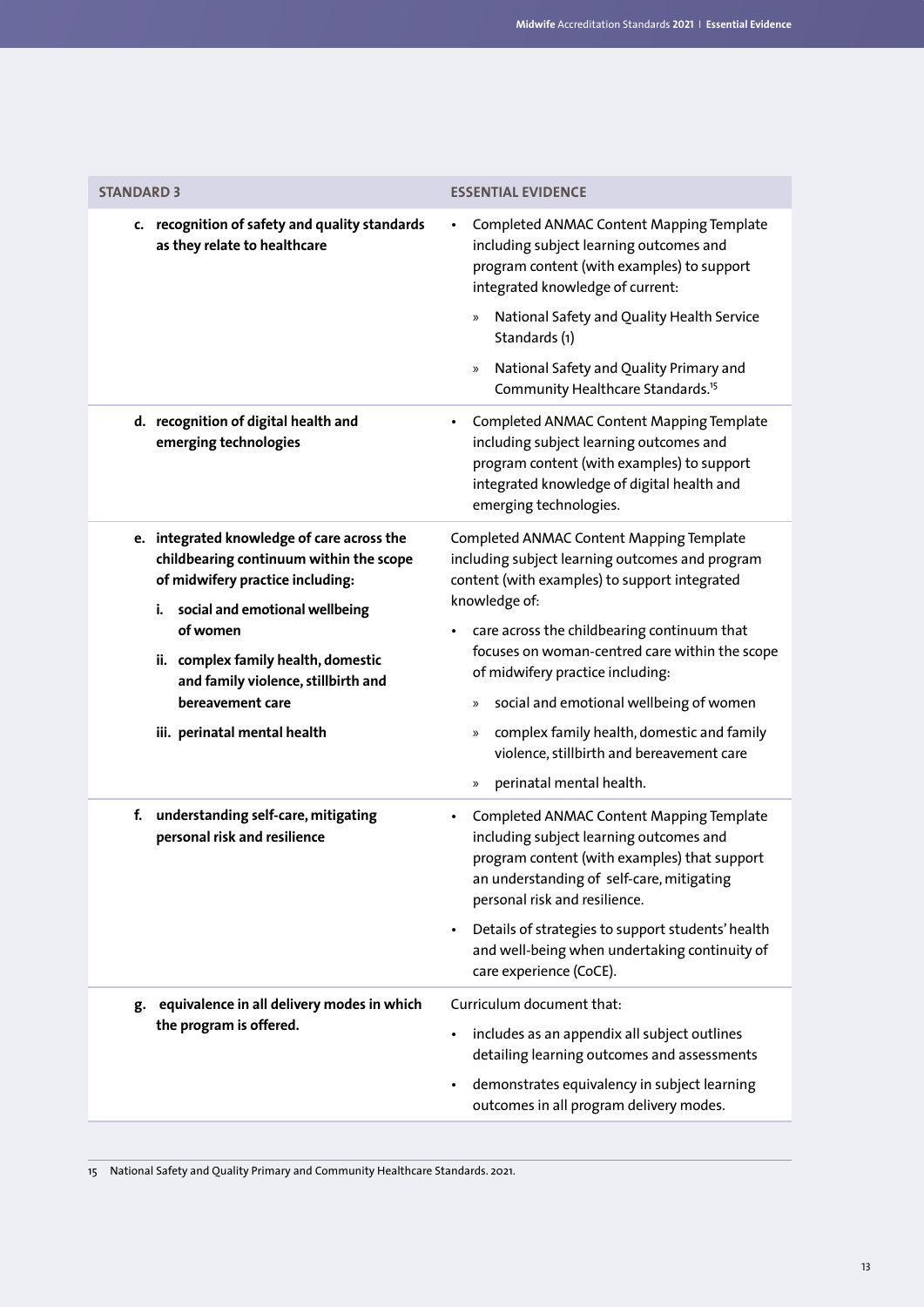### **STANDARD 3 ESSENTIAL EVIDENCE**

| 3.6   | The program's content and subject learning<br>outcomes support the development of<br>knowledge and skills in pharmacotherapeutics<br>and quality use of medicines. | Completed ANMAC Content Mapping Template<br>including subject learning outcomes and program<br>content (with examples) supporting students'<br>development of:                                                                                             |
|-------|--------------------------------------------------------------------------------------------------------------------------------------------------------------------|------------------------------------------------------------------------------------------------------------------------------------------------------------------------------------------------------------------------------------------------------------|
|       |                                                                                                                                                                    | knowledge and skills in:<br>$\bullet$                                                                                                                                                                                                                      |
|       |                                                                                                                                                                    | pharmacotherapeutics<br>$\gg$                                                                                                                                                                                                                              |
|       |                                                                                                                                                                    | quality use of medicines<br>$\gg$                                                                                                                                                                                                                          |
|       |                                                                                                                                                                    | supply and administration of medicines.<br>$\gg$                                                                                                                                                                                                           |
|       |                                                                                                                                                                    | understanding of National Prescribing<br>Service (NPS): Competencies Required to<br>Prescribe Medicines <sup>16</sup> .                                                                                                                                    |
|       |                                                                                                                                                                    | • Curriculum document explaining how students<br>will develop knowledge and skills and be reliably<br>appraised for competence (with examples)<br>in pharmacotherapeutics and the quality use<br>of medicines.                                             |
| $3-7$ | The program's content and subject learning<br>outcomes integrate intraprofessional and<br>interprofessional learning and practice.                                 | Completed ANMAC Content Mapping Template<br>including subject learning outcomes and<br>program content (with examples from across the<br>program) that integrate intraprofessional and<br>interprofessional learning and practice.                         |
|       |                                                                                                                                                                    | Curriculum document including:                                                                                                                                                                                                                             |
|       |                                                                                                                                                                    | a definition and explanation of<br>$\rangle$<br>intraprofessional and interprofessional<br>learning and practice and how this<br>understanding is integrated vertically and<br>horizontally into relevant subject learning<br>outcomes and program content |
|       |                                                                                                                                                                    | explanation of teaching strategies that<br>$\gg$<br>develops knowledge, skills and attitudes that<br>result in interprofessional team behaviours<br>and competence.                                                                                        |

16 NPS: Competencies required to prescribe medicine. 2012.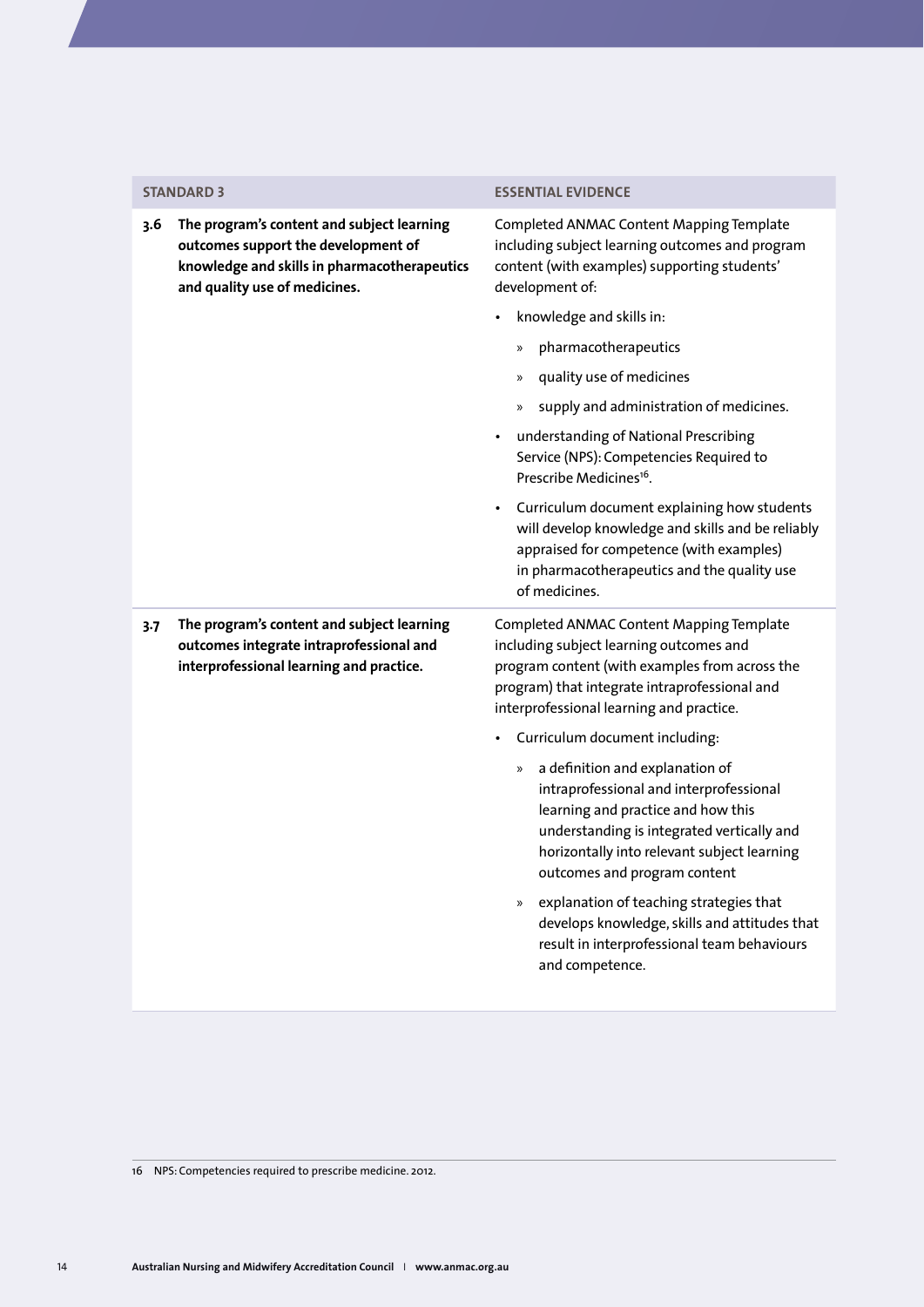|                                                                                                                | <b>STANDARD 3</b>                                                                                                                                                                                          | <b>ESSENTIAL EVIDENCE</b>                                                                                                                                                                                                                                                                |
|----------------------------------------------------------------------------------------------------------------|------------------------------------------------------------------------------------------------------------------------------------------------------------------------------------------------------------|------------------------------------------------------------------------------------------------------------------------------------------------------------------------------------------------------------------------------------------------------------------------------------------|
| 3.8                                                                                                            | The program's content and subject learning<br>outcomes support the development of<br>research skills that include searching and<br>reviewing research and other evidence for<br>translation into practice. | Curriculum document explaining how students<br>will develop research skills and be prepared to<br>translate research into practice.                                                                                                                                                      |
|                                                                                                                |                                                                                                                                                                                                            | Completed ANMAC Content Mapping Template<br>including subject learning outcomes and<br>program content (with examples) supporting<br>students' development of research skills in:                                                                                                        |
|                                                                                                                |                                                                                                                                                                                                            | conducting literature searches<br>»                                                                                                                                                                                                                                                      |
|                                                                                                                |                                                                                                                                                                                                            | reviewing research and other evidence<br>»                                                                                                                                                                                                                                               |
|                                                                                                                |                                                                                                                                                                                                            | translating research and other evidence<br>»<br>into practice                                                                                                                                                                                                                            |
|                                                                                                                |                                                                                                                                                                                                            | using research in practice.<br>»                                                                                                                                                                                                                                                         |
| 3.9<br>outcomes embed principles of:<br>a. diversity, culture, inclusion and cultural<br>safety for all people | The program's content and subject learning                                                                                                                                                                 | Curriculum document including:                                                                                                                                                                                                                                                           |
|                                                                                                                |                                                                                                                                                                                                            | definition and explanation of cultural diversity<br>and cultural safety principles                                                                                                                                                                                                       |
|                                                                                                                |                                                                                                                                                                                                            | how this understanding translates into relevant<br>$\bullet$<br>subject learning outcomes and program content                                                                                                                                                                            |
|                                                                                                                |                                                                                                                                                                                                            | Completed ANMAC Content Mapping Template<br>including subject learning outcomes and<br>program content (with examples) that prepares<br>students to practice cultural safety and work<br>with people from diverse backgrounds (for<br>example, ethnicity, sexual identity and religion). |
|                                                                                                                | b. consumer perspectives of maternity care                                                                                                                                                                 | Curriculum document including:                                                                                                                                                                                                                                                           |
|                                                                                                                | and the woman's right to make choices                                                                                                                                                                      | a definition and explanation of consumer<br>perspectives of maternity care and the woman's<br>right to make choices                                                                                                                                                                      |
|                                                                                                                |                                                                                                                                                                                                            | how this understanding translates into relevant<br>subject learning outcomes and program content                                                                                                                                                                                         |
|                                                                                                                |                                                                                                                                                                                                            | Completed ANMAC Content Mapping Template<br>including subject learning outcomes and<br>program content (with examples) related to<br>consumer perspectives of maternity care and the<br>woman's right to make choices.                                                                   |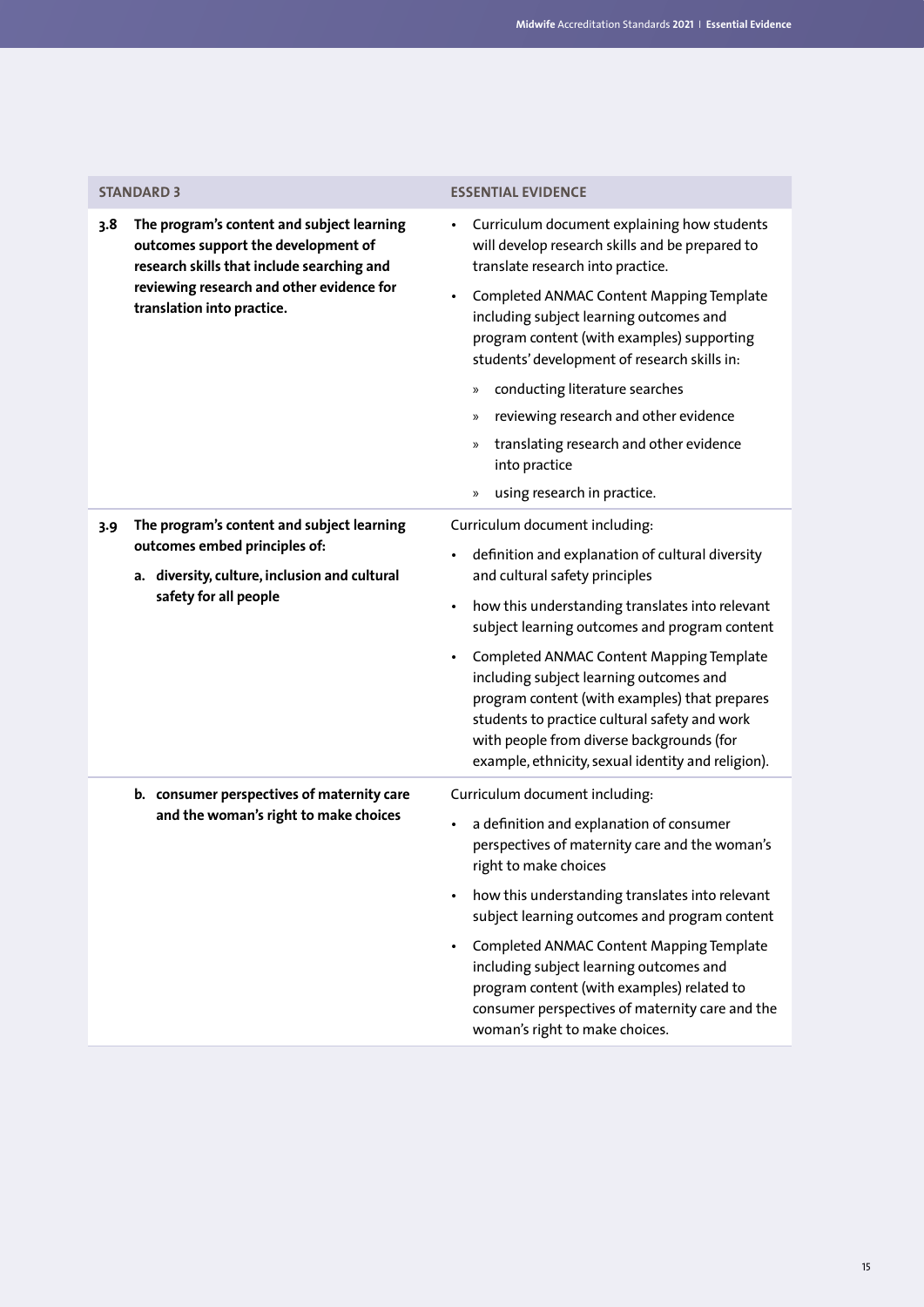| <b>STANDARD 3</b><br>c. consumer advocacy, diversity of women's                                                                                                                                                                   | <b>ESSENTIAL EVIDENCE</b><br>Curriculum document including:                                                                                                                                                                                                                                                       |
|-----------------------------------------------------------------------------------------------------------------------------------------------------------------------------------------------------------------------------------|-------------------------------------------------------------------------------------------------------------------------------------------------------------------------------------------------------------------------------------------------------------------------------------------------------------------|
|                                                                                                                                                                                                                                   |                                                                                                                                                                                                                                                                                                                   |
|                                                                                                                                                                                                                                   |                                                                                                                                                                                                                                                                                                                   |
| choices and self-determination                                                                                                                                                                                                    | a definition and explanation of<br>٠<br>consumer advocacy, diversity of women's choices<br>and self-determination                                                                                                                                                                                                 |
|                                                                                                                                                                                                                                   | how this understanding translates into relevant<br>$\bullet$<br>subject learning outcomes and program content                                                                                                                                                                                                     |
|                                                                                                                                                                                                                                   | Completed ANMAC Content Mapping Template<br>$\bullet$<br>including subject learning outcomes and<br>program content (with examples) related to<br>consumer advocacy, diversity of women's choices<br>and self-determination.                                                                                      |
| d. evidenced-based information provided                                                                                                                                                                                           | Curriculum document including:                                                                                                                                                                                                                                                                                    |
| by the midwife relating to safety and<br>care alternatives to support the woman's<br>informed choice.                                                                                                                             | a definition and explanation of evidenced-based<br>information provided by the midwife relating<br>to safety and care alternatives to support the<br>woman's informed choice                                                                                                                                      |
|                                                                                                                                                                                                                                   | how this understanding translates into relevant<br>$\bullet$<br>subject learning outcomes and program content                                                                                                                                                                                                     |
|                                                                                                                                                                                                                                   | Completed ANMAC Content Mapping Template<br>$\bullet$<br>including subject learning outcomes and<br>program content (with examples) relating to<br>evidenced-based information provided by a<br>midwife relating to safety and care alternatives<br>to support the woman's informed choice.                       |
| 3.10 The program includes:                                                                                                                                                                                                        | Completed Staff Matrix Template identifying<br>٠                                                                                                                                                                                                                                                                  |
| a. Aboriginal and Torres Strait Islander<br>peoples' history, culture and health as a                                                                                                                                             | staff teaching into this subject and their<br>qualifications and experience.                                                                                                                                                                                                                                      |
| discrete subject, taught from an Indigenous<br>perspective as a mandatory subject of<br>study and based on the Nursing and<br><b>Midwifery Aboriginal and Torres Strait</b><br>Islander Health Curriculum Framework <sup>17</sup> | Subject outline of this discrete subject<br>including learning outcomes, subject content<br>and assessment of Aboriginal and Torres Strait<br>Islander peoples' history, culture and health<br>and referencing the Nursing and Midwifery<br>Aboriginal and Torres Strait Islander Health<br>Curriculum Framework. |

<sup>17</sup> Congress of Aboriginal and Torres Strait Islander nurses and Midwives (CATSINaM). Nursing and Midwifery Aboriginal and Torres Strait Islander Health Curriculum Framework. 2017.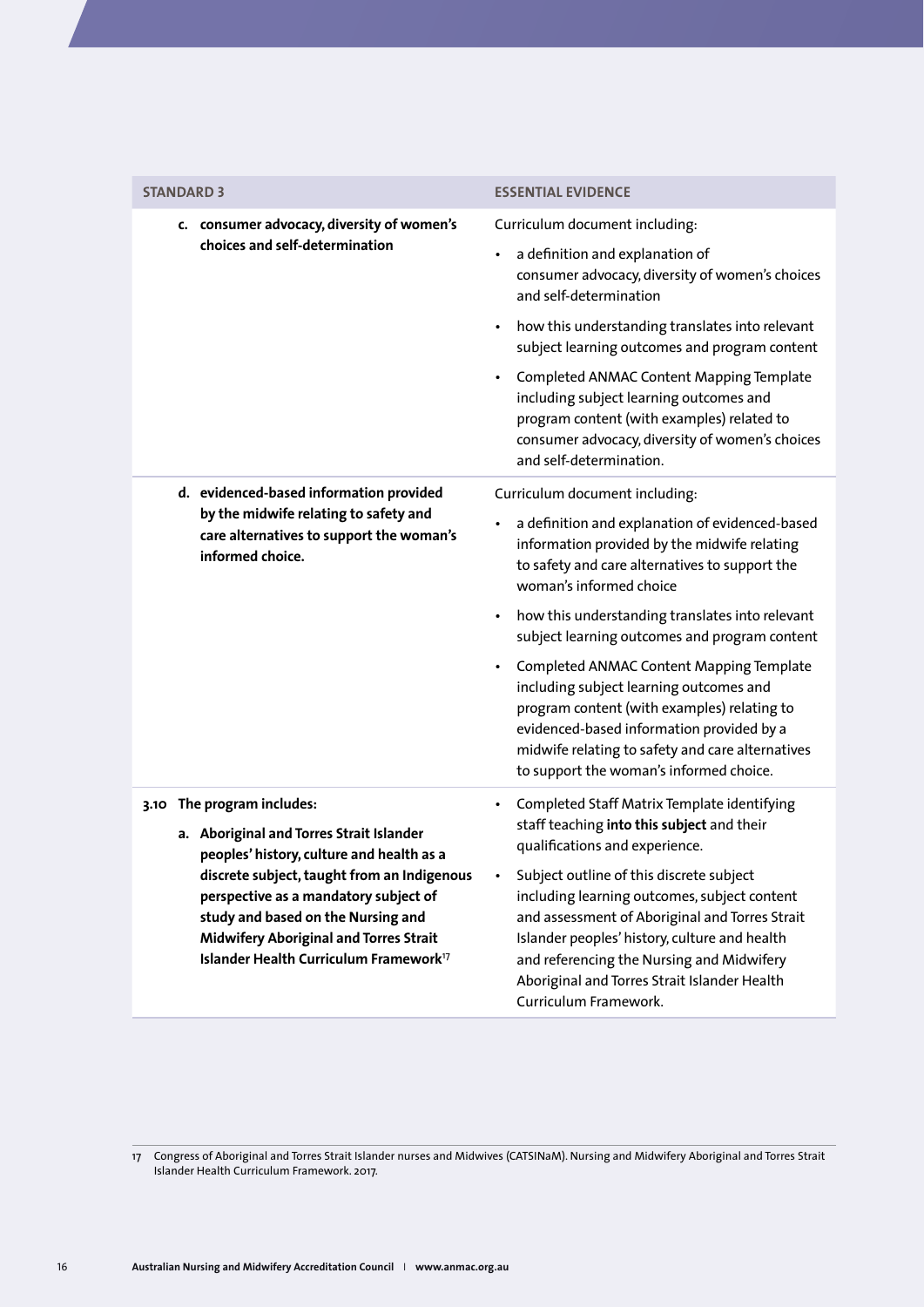| <b>STANDARD 3</b>                                                                                                                           | <b>ESSENTIAL EVIDENCE</b>                                                                                                                                                                                                                                                         |
|---------------------------------------------------------------------------------------------------------------------------------------------|-----------------------------------------------------------------------------------------------------------------------------------------------------------------------------------------------------------------------------------------------------------------------------------|
| b. midwifery practice content specific<br>to Aboriginal and Torres Strait Islander<br>peoples embedded throughout<br>the program.           | Mapping across the program of midwifery<br>practice content specific to Aboriginal and Torres<br>Strait Islander peoples based on national health<br>priorities-as an example, see the National<br>Aboriginal and Torres Strait Islander Health Plan<br>2013-2023 <sup>18</sup> . |
| The program includes:<br>3.11                                                                                                               | Curriculum document describing:                                                                                                                                                                                                                                                   |
| a. MPE completed in a variety of settings,<br>relevant to the curriculum, exclusive of                                                      | MPE policy and procedure<br>sequencing of subjects and scheduled MPE                                                                                                                                                                                                              |
| simulation and with no more than one-fifth<br>of the MPE requirements being achieved<br>outside Australia                                   | a detailed MPE plan showing that MPE:<br>$\bullet$                                                                                                                                                                                                                                |
|                                                                                                                                             | is completed across a variety of settings<br>$\mathcal{V}$                                                                                                                                                                                                                        |
|                                                                                                                                             | is conducted in Australia (except for ANMAC<br>$\gg$<br>approved offshore components)                                                                                                                                                                                             |
|                                                                                                                                             | excludes simulation<br>$\mathcal{V}$                                                                                                                                                                                                                                              |
|                                                                                                                                             | explains how scheduled MPE facilitates students'<br>$\bullet$<br>transition to practice as a midwife                                                                                                                                                                              |
|                                                                                                                                             | demonstrates MPE undertaken outside Australia<br>meets requirements in ANMAC's Explanatory<br>Note: Offshore Components in Accredited<br>Australian Programs of Study for Registered<br>Nurses and Midwives.                                                                      |
| b. MPE as soon as practicably possible, early in<br>the program to facilitate engagement with<br>the professional context of midwifery      | Curriculum document describing where MPE is<br>located as soon as practicably possible, early in<br>the program to facilitate engagement with the<br>professional context of midwifery.                                                                                           |
| c. MPE toward the end of the program<br>conducted in Australia, to demonstrate<br>achievement of the NMBA Midwife<br>standards for practice | Curriculum document describing where MPE is<br>located toward the end of the program conducted in<br>Australia, to demonstrate achievement of the NMBA<br>Midwife standards for practice.                                                                                         |

18 National Aboriginal and Torres Strait Islander Health Plan 2013–2023. 2013.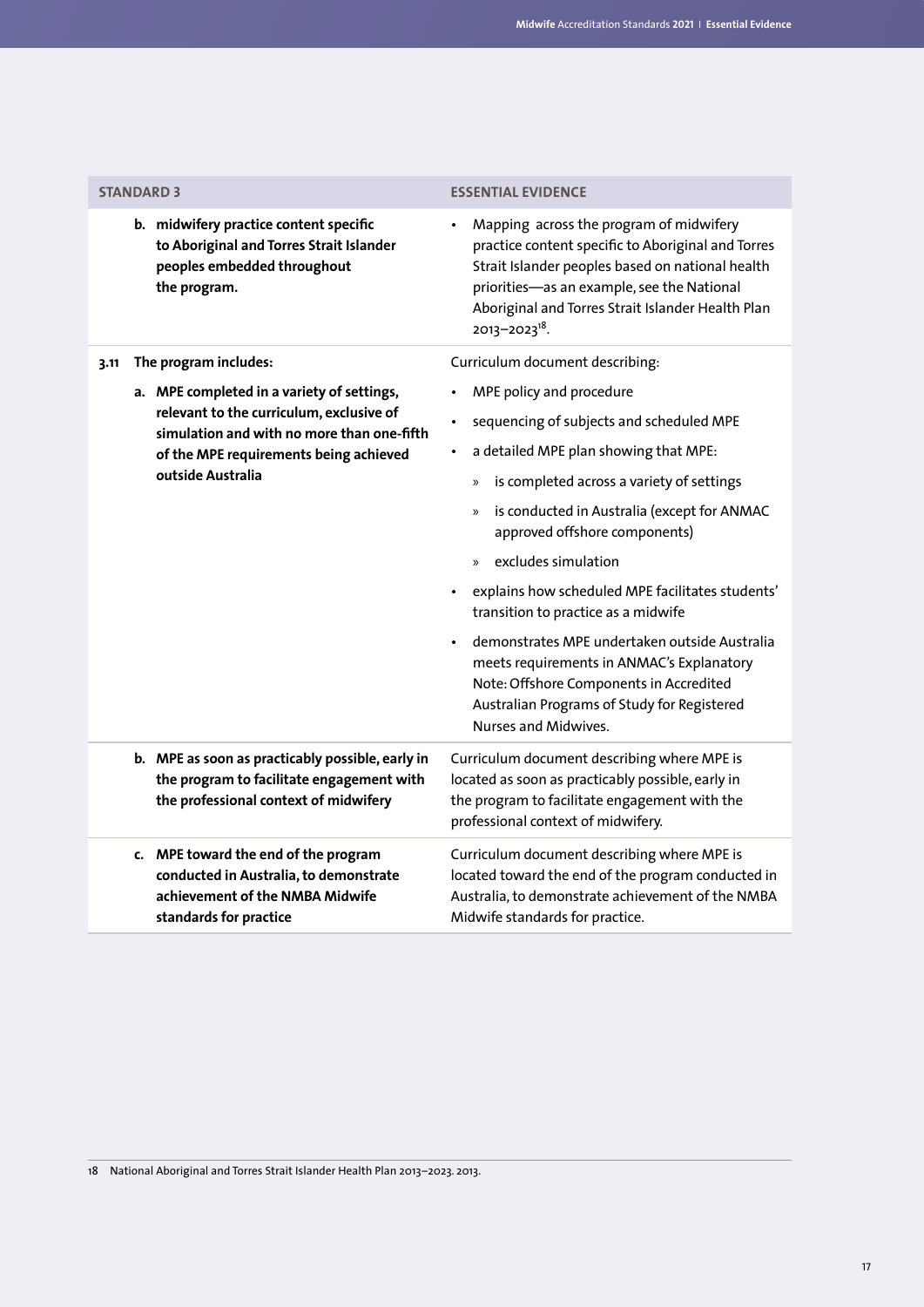| <b>STANDARD 3</b>                                                                                      | <b>ESSENTIAL EVIDENCE</b>                                                                                                                                |
|--------------------------------------------------------------------------------------------------------|----------------------------------------------------------------------------------------------------------------------------------------------------------|
| d. MPE is underpinned by contractual<br>arrangements between education<br>providers and MPE providers. | Contractual arrangements for MPE, including<br>signed agreements stipulating obligations of<br>each party.                                               |
|                                                                                                        | Documented processes for:                                                                                                                                |
|                                                                                                        | establishing and maintaining communication<br>$\rangle$<br>between education provider and health<br>services where students undertake MPF                |
|                                                                                                        | managing MPE and ensuring all students<br>$\mathcal{V}$<br>obtain sufficient MPE to complete the<br>minimum requirements specified in<br>criterion 3.13. |
| The program includes theory and practice that<br>3.12<br>is integrated throughout the program.         | Curriculum document describing and providing<br>$\bullet$<br>examples of how theory and practice is<br>integrated throughout the program.                |
|                                                                                                        | Timetable to demonstrate how simulation is<br>used to prepare students for MPE.                                                                          |
|                                                                                                        | A professional experience plan demonstrating<br>opportunity for students to achieve MPEs.                                                                |
|                                                                                                        | Completed program breakdown table within<br>the Application Pack to demonstrate theory and<br>practice hours for each subject on the program.            |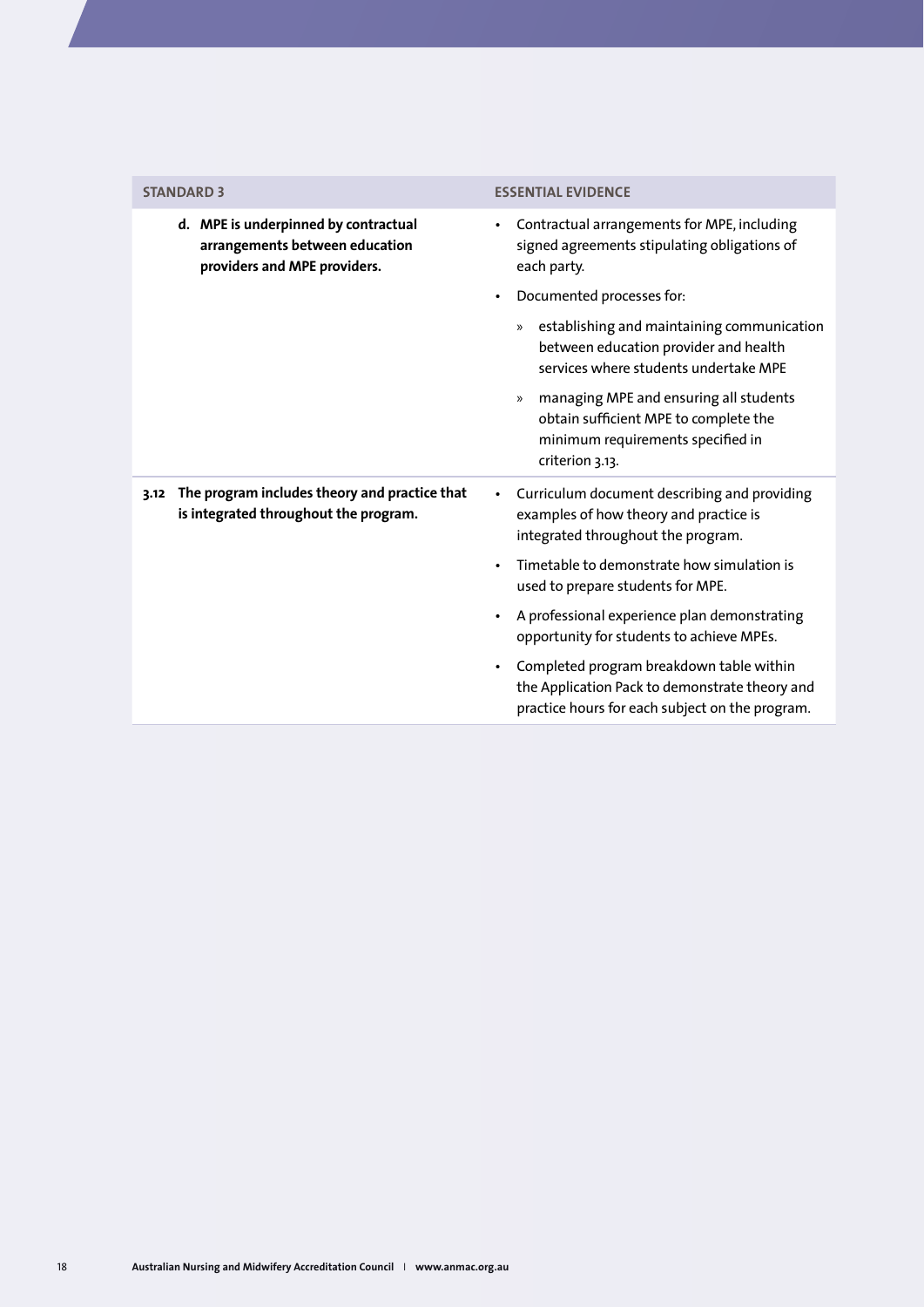**3.13 The program has inclusion of periods of MPE in the program, so students can complete the following minimum**<sup>19</sup>**, supervised requirements**<sup>20</sup>**:**

**Continuity of care experiences (CoCE)**<sup>21</sup>

- **a. Experience in woman-centred care as part of CoCE. The student is supported to:**
	- **i. establish, maintain, and conclude a professional relationship while experiencing continuity with individual women through pregnancy, labour and birth, and the postnatal period, regardless of model of care**
	- **ii. provide midwifery care within a professional practice setting and under the supervision of a midwife—in collaborative practice arrangements supervision by other relevant registered practitioners (for example, medical officer qualified in obstetrics, child health nurse or physiotherapist) may be appropriate**
	- **iii. engage with a minimum of 10 women—engagement involves attending four antenatal and two postnatal episodes of care and, for the majority of women, the labour and birth**
	- **iv. maintain a record of each engagement incorporating regular reflection and review by the education or health service provider.**

### **STANDARD 3 ESSENTIAL EVIDENCE**

For all MPE requirements listed in criteria A–K— Documented processes or mechanisms by which:

- students can document achievement of specific MPEs and a place for sign-off by the supervising midwife or other health practitioner.
- the facility and university can verify completing MPEs.
- the students' progression to completing minimum required MPE can be monitored across the course of the program.

<sup>19</sup> These are minimum requirements. It is recommended that students be provided with opportunities to achieve more than this level of experience to help develop their confidence and competence.

<sup>20</sup> Minimum practice requirements may be counted more than once. Example: as per individual circumstances, continuity of care experiences may also be counted toward episodes of antenatal and postnatal care, acting as primary accoucheur, providing labour care, caring for women with complex needs or neonatal examination.

<sup>21</sup> ANMAC Explanatory note: Continuity of care experiences must only be undertaken in Australia.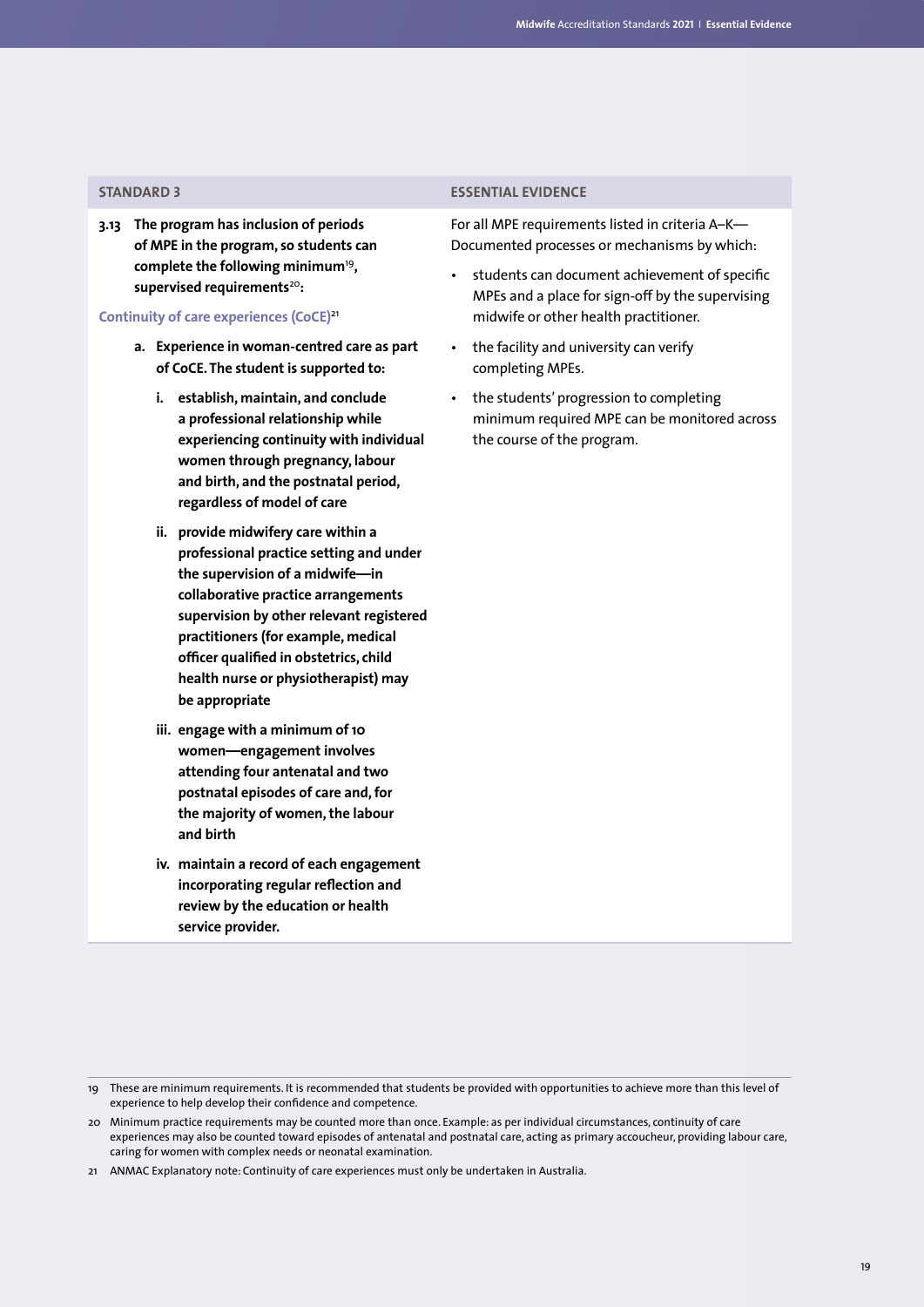| <b>STANDARD 3</b>                                                                                                                                                                                                                                                                                       | <b>ESSENTIAL EVIDENCE</b> |
|---------------------------------------------------------------------------------------------------------------------------------------------------------------------------------------------------------------------------------------------------------------------------------------------------------|---------------------------|
| <b>Antenatal care</b><br>b. Attendance at 100 antenatal episodes of<br>care <sup>22</sup> . This may include women the student<br>is following as part of their CoCE                                                                                                                                    | As above.                 |
| Labour and birth care<br>c. Under the supervision of a midwife,<br>act as the primary birth attendant for<br>30 women who experience a spontaneous<br>vaginal birth, which may include women<br>the student has engaged with as part<br>of their continuity of care experiences.<br>This also involves: | As above.                 |
| i. providing direct and active care in the<br>first stage of labour, where possible<br>ii. managing the third stage of labour,<br>including the student providing care as<br>appropriate if a manual removal of the<br>placenta is required                                                             |                           |
| iii. facilitating initial mother and baby<br>interaction, including promotion of<br>skin-to-skin contact and breastfeeding<br>in accordance with the mother's wishes<br>or situation                                                                                                                    |                           |
| iv. assessment and monitoring of the<br>mother's and baby's adaptation for the<br>first hour post-birth including, where<br>appropriate, consultation, referral, and<br>clinical handover                                                                                                               |                           |
| d. Provide direct and active care to an<br>additional 10 woman throughout the first<br>stage of labour and, where possible, during<br>birth-regardless of mode                                                                                                                                          | As above.                 |

<sup>22</sup> Episodes of care may include multiple episodes of care for the same woman where her care needs have altered. Example: as a result of a natural progression through the antenatal or postnatal periods or due to evolving complex needs.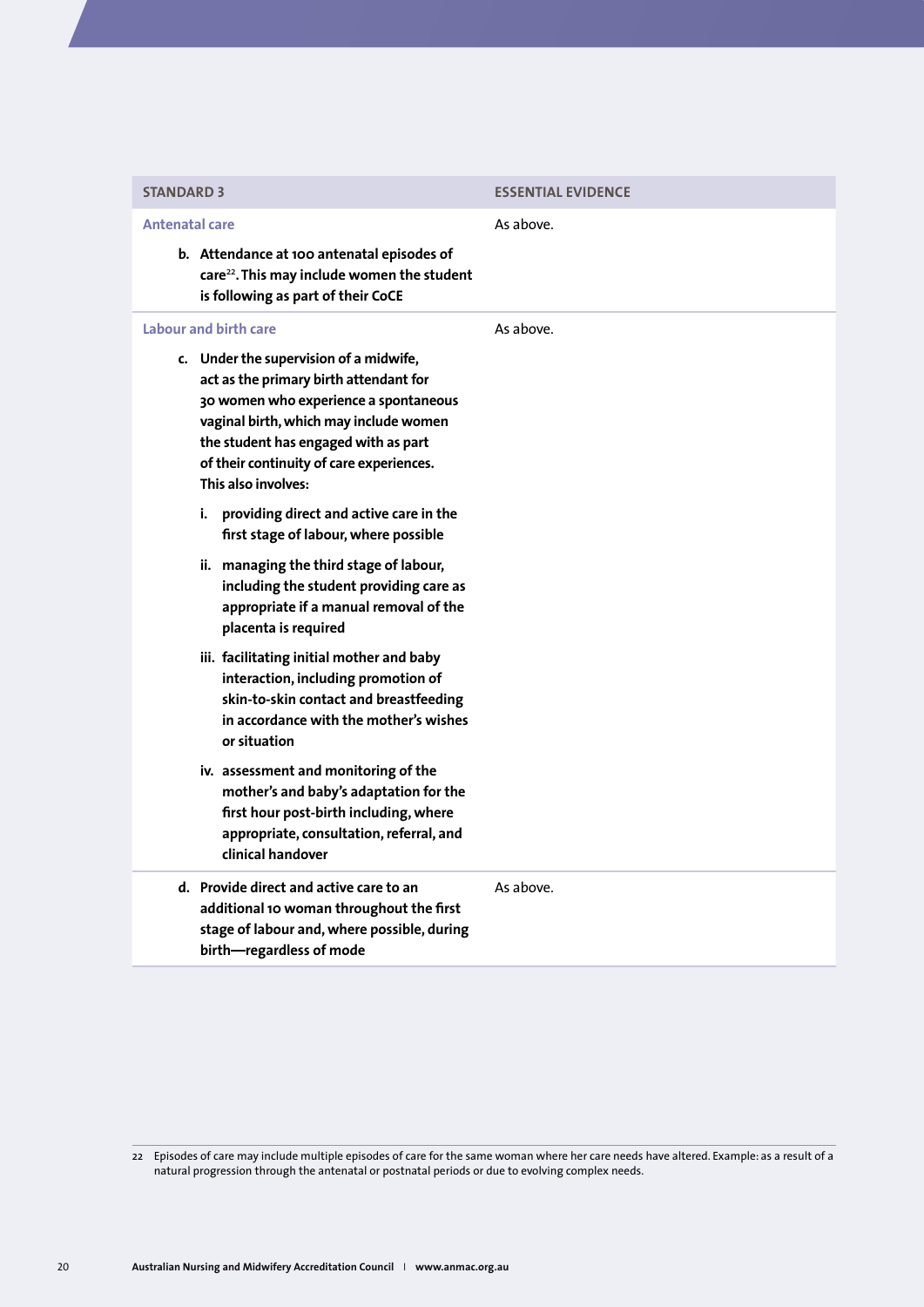| <b>STANDARD 3</b>                                                                                                                                                                                                                             | <b>ESSENTIAL EVIDENCE</b> |
|-----------------------------------------------------------------------------------------------------------------------------------------------------------------------------------------------------------------------------------------------|---------------------------|
| <b>Complex care</b><br>e. Experience in caring for 40 women with<br>complex needs across pregnancy, labour,<br>birth, or the postnatal period <sup>23</sup> . This may<br>include women the student has engaged<br>with as part of their CoCE | As above.                 |
| Postnatal care<br>f. Attendance at 100 postnatal episodes of<br>care with women and, where possible,<br>their babies. This may include women<br>the student has engaged with as part of<br>their CoCE                                         | As above.                 |
| g. Experiences in supporting women to<br>feed their babies and in promoting<br>breastfeeding in accordance with best-<br>practice principles advocated by the Baby<br>Friendly Health Initiative <sup>24</sup>                                |                           |
| h. Experiences in women's health and<br>sexual health                                                                                                                                                                                         |                           |
| i. Experiences in assessing the mother and<br>baby at four to six weeks postpartum<br>in the practice setting where possible;<br>otherwise by use of telehealth                                                                               |                           |
| Neonatal care                                                                                                                                                                                                                                 | As above.                 |
| Experience in undertaking 20 full<br>i.<br>examinations of a newborn infant <sup>25</sup>                                                                                                                                                     |                           |
| k. Experiences in care of the neonate with<br>special care needs <sup>26</sup> .                                                                                                                                                              |                           |

<sup>23</sup> These 40 women may also include women with complex needs who received direct and active care from the student during midwifery practice experiences (a), (b), (c), (d) or (f). Refer to the glossary for an operational definition of 'complex needs'.

<sup>24</sup> The Baby Friendly Health Initiative is underpinned by the 'International Code of marketing of breast-milk Substitutes and the 'Ten Steps to Successful Breastfeeding' and is supported by the World Health Organization as an evidence-based initiative to improve the successful establishment of breastfeeding.

<sup>25</sup> This refers to a full examination of the newborn infant that may be initial or ongoing, undertaken post-birth or during postnatal episodes of care including as part of continuity of care experiences.

<sup>26</sup> Refer to the glossary for an operational definition of 'special care needs'.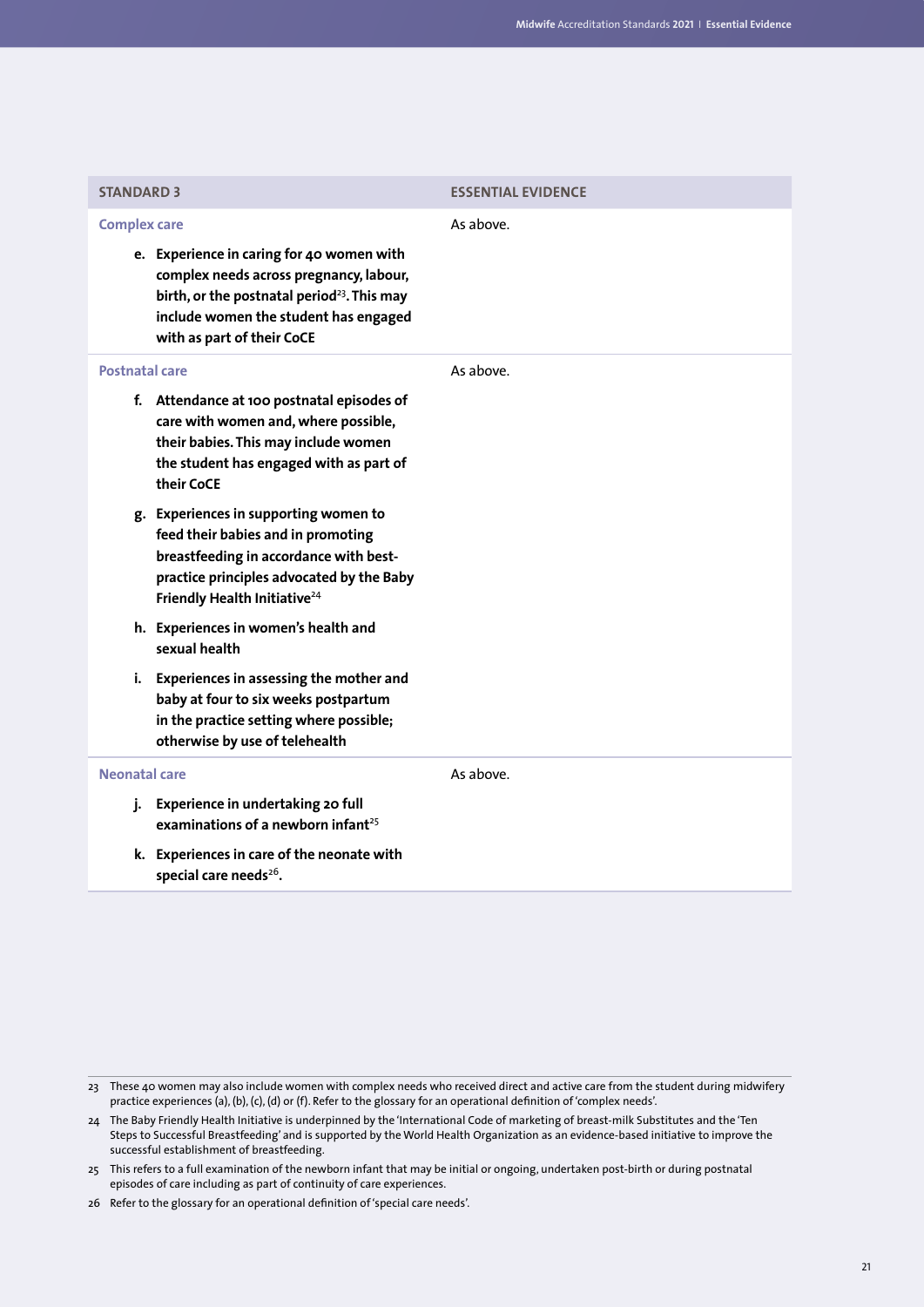**3.14 Program resources are sufficient to facilitate student achievement of the NMBA Midwife standards for practice, with attention to human and physical resources supporting all teaching and learning environments, including simulated practice and MPEs.**

### **STANDARD 3 ESSENTIAL EVIDENCE**

- Statement about the proposed annual student population across the five years of accreditation.
- Program timetable demonstrating sufficient physical resources and classes for the proposed student population across the five years of accreditation.
- Description of the online learning environment and how it will be used by students and staff:
	- » List of health facilities and associated services where students will be placed for each scheduled MPE
	- » Staffing models for academic and clinical learning environments, including simulation.
- Outline of available simulated learning environments and list of available simulation equipment.
- Process by which the supply of consumables will support requirements of the proposed student population.
- Library resources available to the midwifery student population and how the library is managed.
- Affirmative action strategies for recruiting, employing, supporting and retaining Aboriginal and Torres Strait Islander staff engaged with program delivery. Completed ANMAC Staff Matrix Template supporting assessment of the quality and quantity of human resources allocated to program delivery.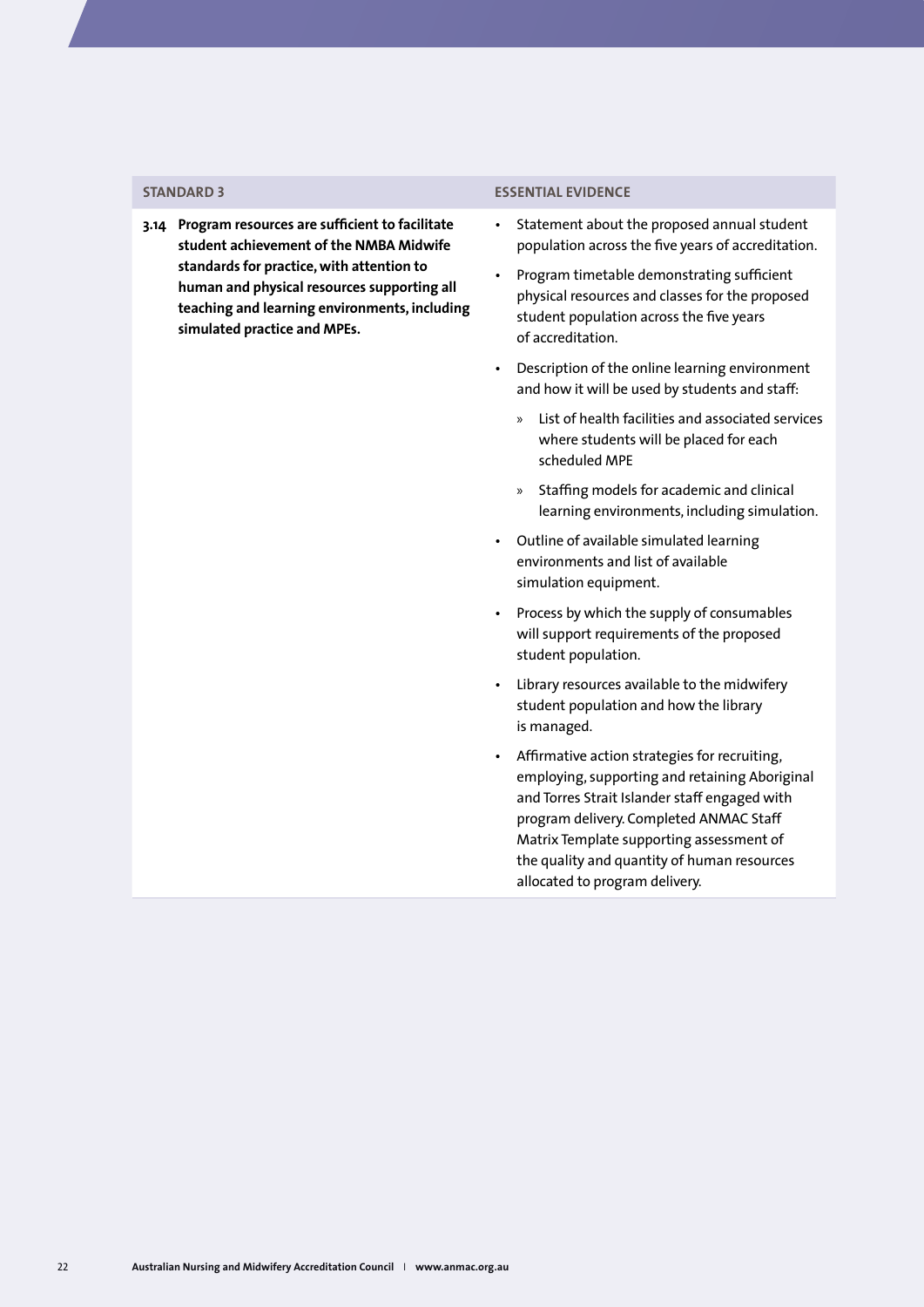<span id="page-24-0"></span>

| <b>STANDARD 3</b>                                                                                                                      | <b>ESSENTIAL EVIDENCE</b>                                                                                                                                                                                      |
|----------------------------------------------------------------------------------------------------------------------------------------|----------------------------------------------------------------------------------------------------------------------------------------------------------------------------------------------------------------|
| The program includes content and sequencing<br>3.15<br>that incorporates simulated learning<br>experience to prepare students for MPE. | Curriculum document that:<br>describes how simulation is used across<br>»<br>the program to support student learning<br>outcomes and prepare students for MPE<br>Includes program structure demonstrating<br>» |
|                                                                                                                                        | sequencing of subjects and scheduling<br>of MPF.<br>Program timetable demonstrating how theory<br>and simulated practice is scheduled across<br>the program to prepare students for each<br>scheduled MPE.     |
|                                                                                                                                        | Completed ANMAC Content mapping<br>demonstrating simulation across the program to<br>support student learning outcomes.                                                                                        |
| 3.16 Staff teaching into the program:<br>a. are qualified and experienced to deliver the<br>subjects they teach                        | Policy and/or process to support and monitor<br>professional and academic development for<br>staff teaching into the program and evidence of<br>implementation.                                                |
|                                                                                                                                        | Documented process for verifying and<br>monitoring academic and professional<br>credentials and NMBA registration, including<br>ongoing currency.                                                              |
|                                                                                                                                        | Position descriptions for staff teaching into<br>the program.                                                                                                                                                  |
| b. are midwives when the subject relates to<br>midwifery practice                                                                      | Completed ANMAC Staff Matrix Template<br>supporting assessment of teaching staff's<br>registration, credentials and ongoing<br>professional development.                                                       |
| c. hold one qualification higher than the<br>program of study being taught.                                                            | Completed ANMAC Staff Matrix Template<br>supporting assessment of teaching staff's<br>registration, credentials and ongoing<br>professional development.                                                       |
|                                                                                                                                        | For staff teaching in an entry to practice Masters<br>program, this requires a relevant post-graduate<br>qualification or equivalent professional experience.                                                  |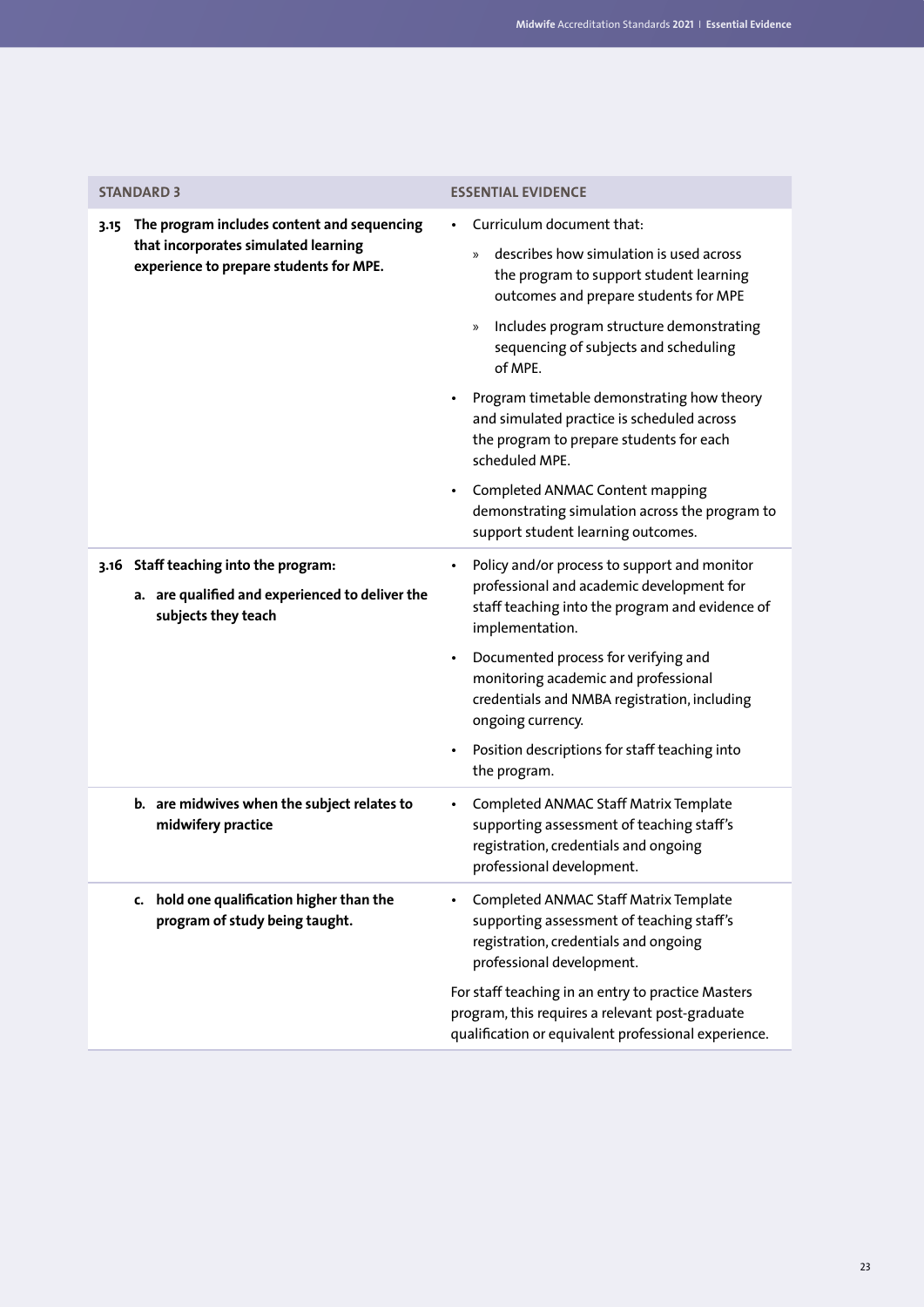## **Standard 4: Student experience**

|                                                                                                      | <b>STANDARD 4</b>                                                                           | <b>ESSENTIAL EVIDENCE</b>                                                                                                      |
|------------------------------------------------------------------------------------------------------|---------------------------------------------------------------------------------------------|--------------------------------------------------------------------------------------------------------------------------------|
| Program information provided to students is<br>4.1<br>relevant, timely, transparent, and accessible. | Information provided to students and how it can<br>be accessed, including:                  |                                                                                                                                |
|                                                                                                      |                                                                                             | admission and enrolment information<br>$\mathcal{P}$                                                                           |
|                                                                                                      |                                                                                             | student or program handbook<br>$\rangle\!\rangle$                                                                              |
|                                                                                                      |                                                                                             | subject outlines<br>$\rangle\!\rangle$                                                                                         |
|                                                                                                      |                                                                                             | MPE information, including immunisation,<br>$\rangle$<br>police checks, inherent requirements, fitness<br>to practice          |
|                                                                                                      |                                                                                             | policies and procedure relating to<br>$\rangle$<br>assessment, MPE, student progression and<br>appeals information.            |
|                                                                                                      |                                                                                             | Examples of student journeys.                                                                                                  |
| Student academic learning needs are identified<br>4.2<br>and supported by the education provider.    |                                                                                             | Mechanisms for early identification and<br>$\bullet$<br>monitoring of students at academic risk.                               |
|                                                                                                      |                                                                                             | Documented process and/or flowchart offering<br>$\bullet$<br>guidance to staff on:                                             |
|                                                                                                      | early detection of students at risk of poor<br>$\rangle\!\rangle$<br>academic performance   |                                                                                                                                |
|                                                                                                      |                                                                                             | referral of students to appropriate<br>$\rangle\!\rangle$<br>support services.                                                 |
|                                                                                                      |                                                                                             | Samples of learning contracts used to identify and<br>support student learning needs.                                          |
|                                                                                                      |                                                                                             | Information provided to students about:                                                                                        |
|                                                                                                      |                                                                                             | the types of academic support services and<br>$\rangle\!\rangle$<br>how these can be accessed                                  |
|                                                                                                      |                                                                                             | » how to access academic staff support<br>(for example, in subject outlines, student<br>handbook, Learning Management System). |
| 4.3                                                                                                  | Students are informed of, and have access to,<br>grievance and appeals processes.           | Mechanism for informing students about the<br>grievance and appeals policies and procedures.                                   |
|                                                                                                      |                                                                                             | Description of how students can access the<br>grievance and appeals policies and procedures.                                   |
| 4.4                                                                                                  | Students are informed of, and have access to,<br>pastoral and/or personal support services. | Mechanism for informing students about<br>pastoral and/or personal support services.                                           |
|                                                                                                      |                                                                                             | Description of support services and how these<br>can be accessed by students.                                                  |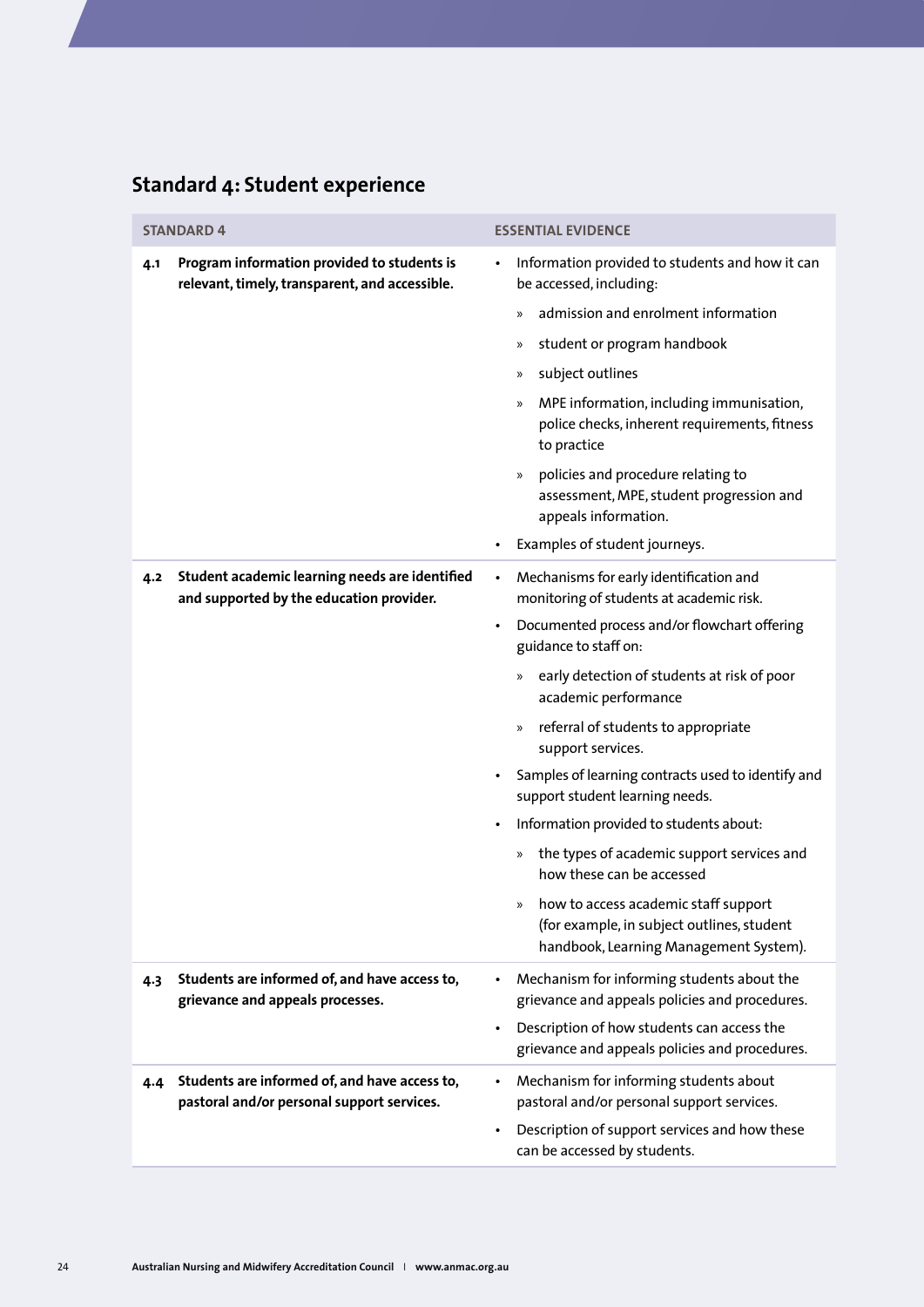<span id="page-26-0"></span>

| <b>STANDARD 4</b>                                                                                                      | <b>ESSENTIAL EVIDENCE</b>                                                                                                                                                                               |
|------------------------------------------------------------------------------------------------------------------------|---------------------------------------------------------------------------------------------------------------------------------------------------------------------------------------------------------|
| Students are represented on program advisory<br>4.5<br>and decision-making committees.                                 | Terms of reference for relevant committees<br>including student membership and<br>meeting schedules.                                                                                                    |
|                                                                                                                        | Examples of student consultation and<br>collaboration, decisions made and<br>implementation into the program.                                                                                           |
|                                                                                                                        | Policy and process for recruiting and preparing<br>$\bullet$<br>students for a representative role.                                                                                                     |
| Student experiences have equity and diversity<br>4.6<br>principles observed and promoted.                              | Demonstration of how enrolment, assessment<br>$\bullet$<br>and progression policies promote equity and<br>diversity principles.                                                                         |
|                                                                                                                        | Information promoting equity and diversity<br>principles provided to students (for example, in<br>a subject guide or outline, student handbook,<br>Learning Management System, MPE handbook<br>or log). |
|                                                                                                                        | Policies and procedures addressing equity<br>and diversity principles and examples of<br>implementation and monitoring by staff.                                                                        |
| Student experiences across all teaching and<br>4.7                                                                     | Processes for:                                                                                                                                                                                          |
| learning environments are monitored and<br>evaluated regularly with outcomes informing<br>program quality improvement. | providing MPE venues with outcomes of<br>feedback obtained from student and clinical<br>facilitator evaluations                                                                                         |
|                                                                                                                        | circulating, gathering, collating and reporting<br>$\bullet$<br>on (including to academics) feedback from<br>student evaluations                                                                        |
|                                                                                                                        | closing all evaluation loops.                                                                                                                                                                           |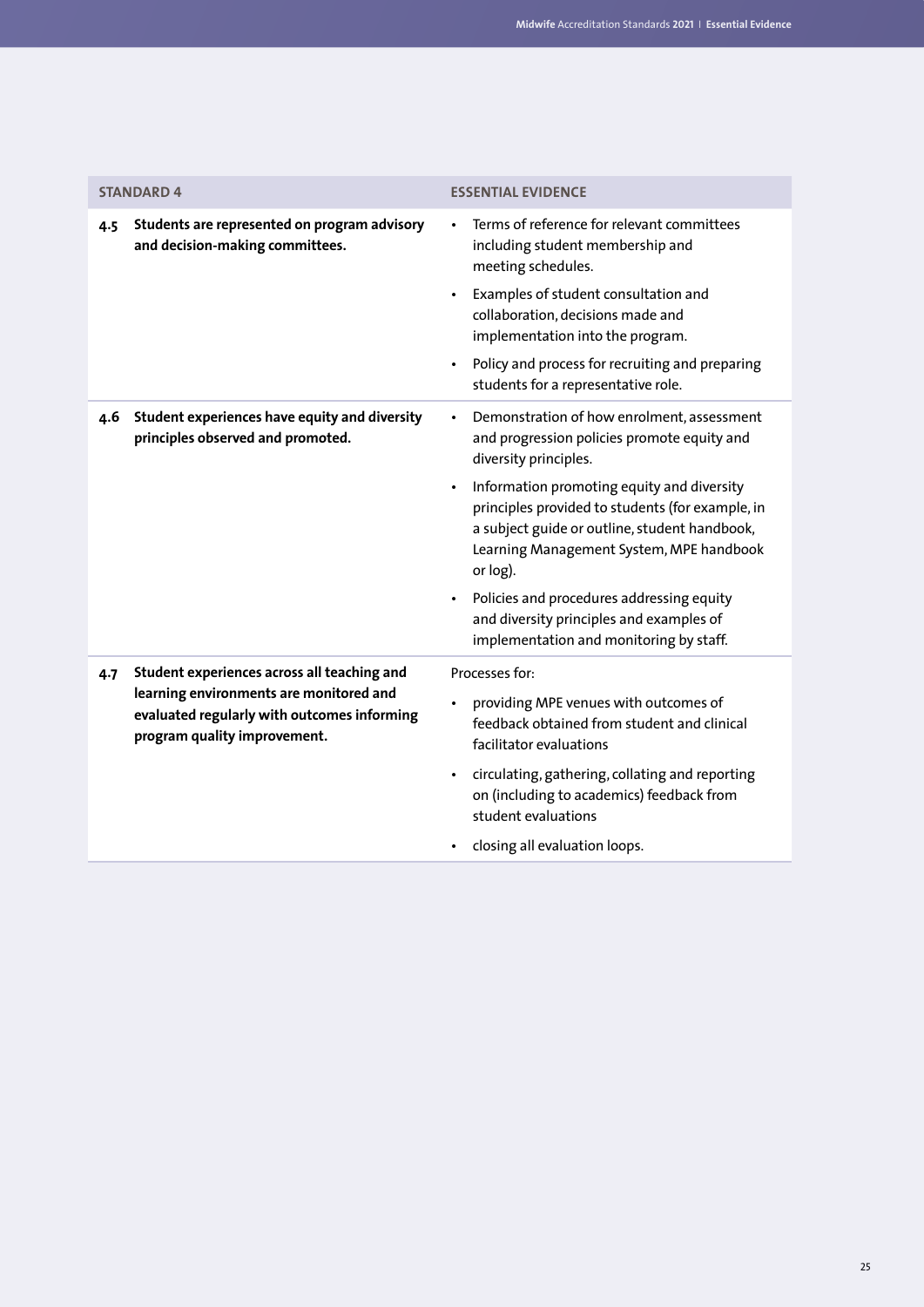# **Standard 5: Student assessment**

|     | <b>STANDARD 5</b>                                                                                                                                                                                                                                                                                    | <b>ESSENTIAL EVIDENCE</b>                                                                                                                                                                                                                                                                                                                                                                                                                                                                                                                                                                                                                               |
|-----|------------------------------------------------------------------------------------------------------------------------------------------------------------------------------------------------------------------------------------------------------------------------------------------------------|---------------------------------------------------------------------------------------------------------------------------------------------------------------------------------------------------------------------------------------------------------------------------------------------------------------------------------------------------------------------------------------------------------------------------------------------------------------------------------------------------------------------------------------------------------------------------------------------------------------------------------------------------------|
| 5.1 | The program's learning outcomes and<br>assessment strategies are aligned.                                                                                                                                                                                                                            | Curriculum document explaining the alignment<br>between program learning outcomes and<br>assessment strategies.<br><b>Completed ANMAC Assessment Mapping</b><br>Template demonstrating the links among NMBA<br>Midwife standards for practice, subject learning<br>outcomes and subject assessments.                                                                                                                                                                                                                                                                                                                                                    |
| 5.2 | The program's subject learning outcomes,<br>with associated subject assessments, are<br>clearly mapped to the NMBA Midwife<br>standards for practice.                                                                                                                                                | Curriculum document explaining how learning<br>outcomes and assessments will prepare students<br>for practice as a midwife.<br><b>Completed ANMAC Assessment Mapping</b><br>Template demonstrating the links among NMBA<br>Midwife standards for practice, subject learning<br>outcomes and subject assessments.                                                                                                                                                                                                                                                                                                                                        |
| 5.3 | The program has formative and summative<br>assessment that are used across the program<br>to enhance learning and inform student<br>progression. The summative assessment<br>appraises competence against the NMBA<br>Midwife standards for practice before<br>successful completion of the program. | Curriculum document explaining how<br>$\bullet$<br>formative and summative assessment will<br>be used to enhance learning and informs<br>student progression.<br><b>Completed ANMAC Assessment Mapping</b><br>Template showing formative and summative<br>assessments used across the program.<br>Documented processes ensuring early<br>detection and responsiveness to students<br>experiencing difficulties.<br>Examples of formative and summative<br>assessments and associated marking rubrics.<br>Process to inform students about formative and<br>summative assessments and how they will be<br>used to support and evidence student learning. |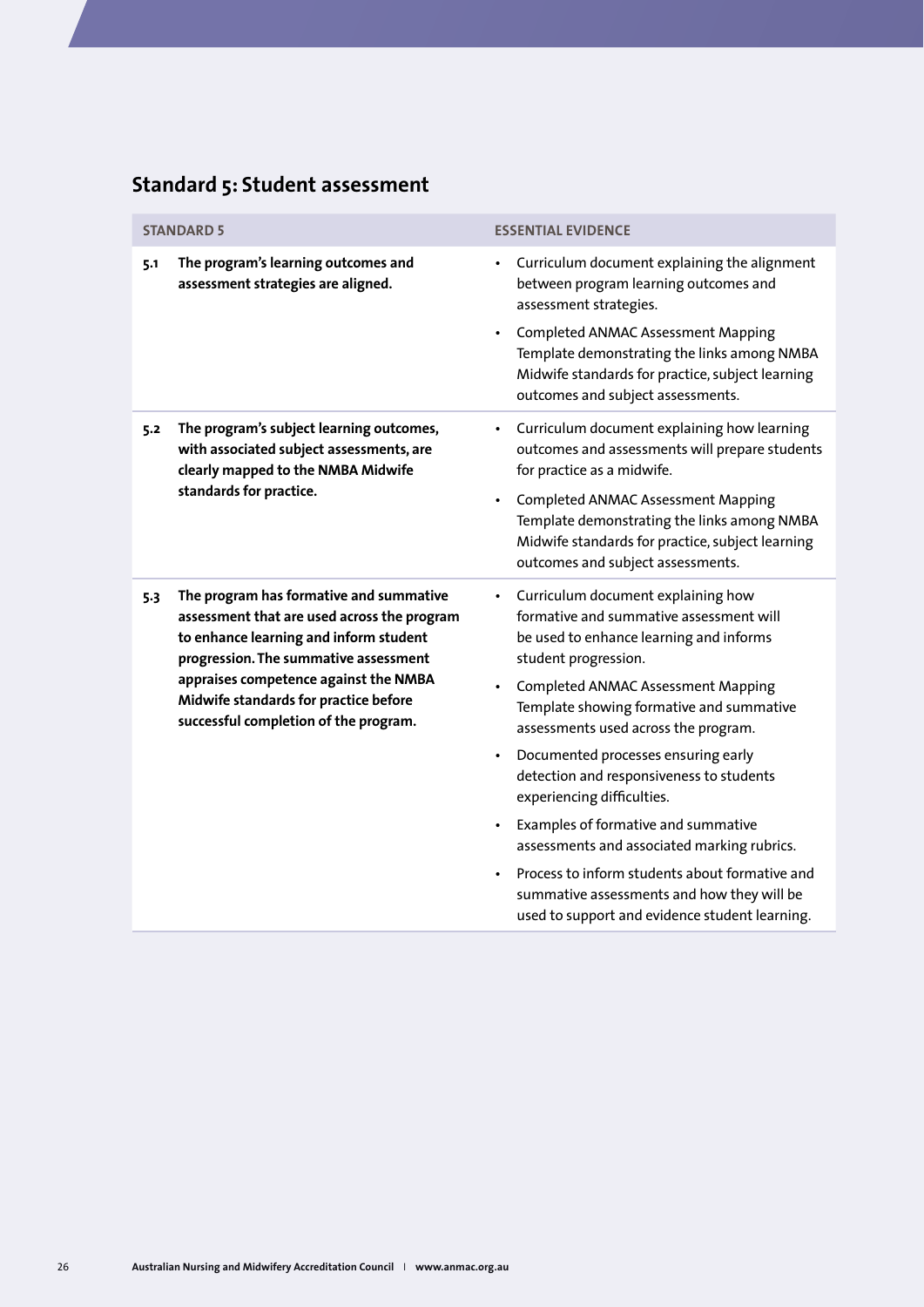**5.4 The education provider is ultimately responsible for ensuring students are supervised and assessed by a midwife**<sup>27</sup> **or other health professional (where relevant**<sup>28</sup>**) while on MPE.**

### **STANDARD 5 ESSENTIAL EVIDENCE**

- Curriculum document explaining how the education provider ensures ultimate accountability for student assessment in relation to MPE.
- Student placement agreements detailing roles and responsibilities of health service and education providers.
- Documented MPE supervision models.
- Clinical facilitator guide with information about the roles of the education provider and supervising midwives in relation to student assessment during MPE.
- MPE record for MPE assessment clarifying the role of the education provider and supervising midwives in student assessment and indicating assessment sign off is to be by a midwife.
- Documented communication processes between the education provider and students, clinical facilitators and health service education managers enabling oversight of student assessment and supervision during MPE.

<sup>27</sup> Has current Australian general registration as a midwife.

<sup>28</sup> Where assessment has been undertaken by another health professional e.g., O&G, the education provider has ultimate responsibility in sign-off of the student.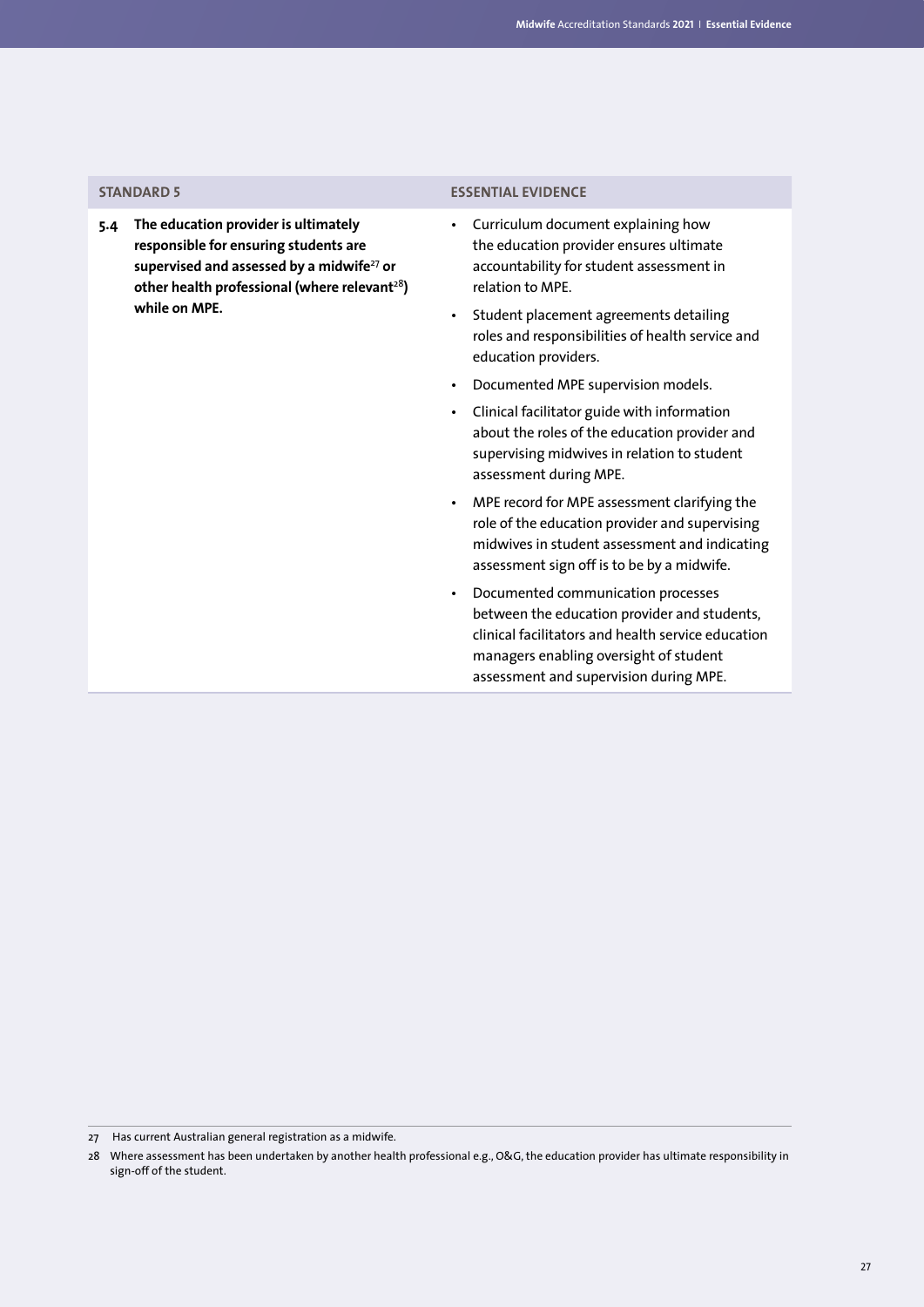**5.5 The integrity of the program's theoretical and clinical assessments is ensured through the use of contemporary, validated assessment tools, modes of assessment, sampling, and moderation processes.**

### <span id="page-29-0"></span>**STANDARD 5 ESSENTIAL EVIDENCE**

- Curriculum document explaining the strategies in place to ensure assessment integrity.
- Assessment policy addressing assessment moderation and progression rules.
- Completed ANMAC Assessment Mapping Template showing all modes and contexts of assessments.
- Documented processes for:
	- » moderating and sampling assessments at subject and/or program level, including across teaching sites where relevant
	- » validating assessment tools.
- Examples of:
	- » theoretical assessments and marking rubrics
	- » simulated assessments and marking rubrics (for example, for Objective Structured Clinical Examinations).
- MPE assessment tools and the means by which these have been validated.
- Evidence of security measures (including information technology security) used to protect the integrity of all modes of assessment (for example, documented policy, processes, screen shots and software used).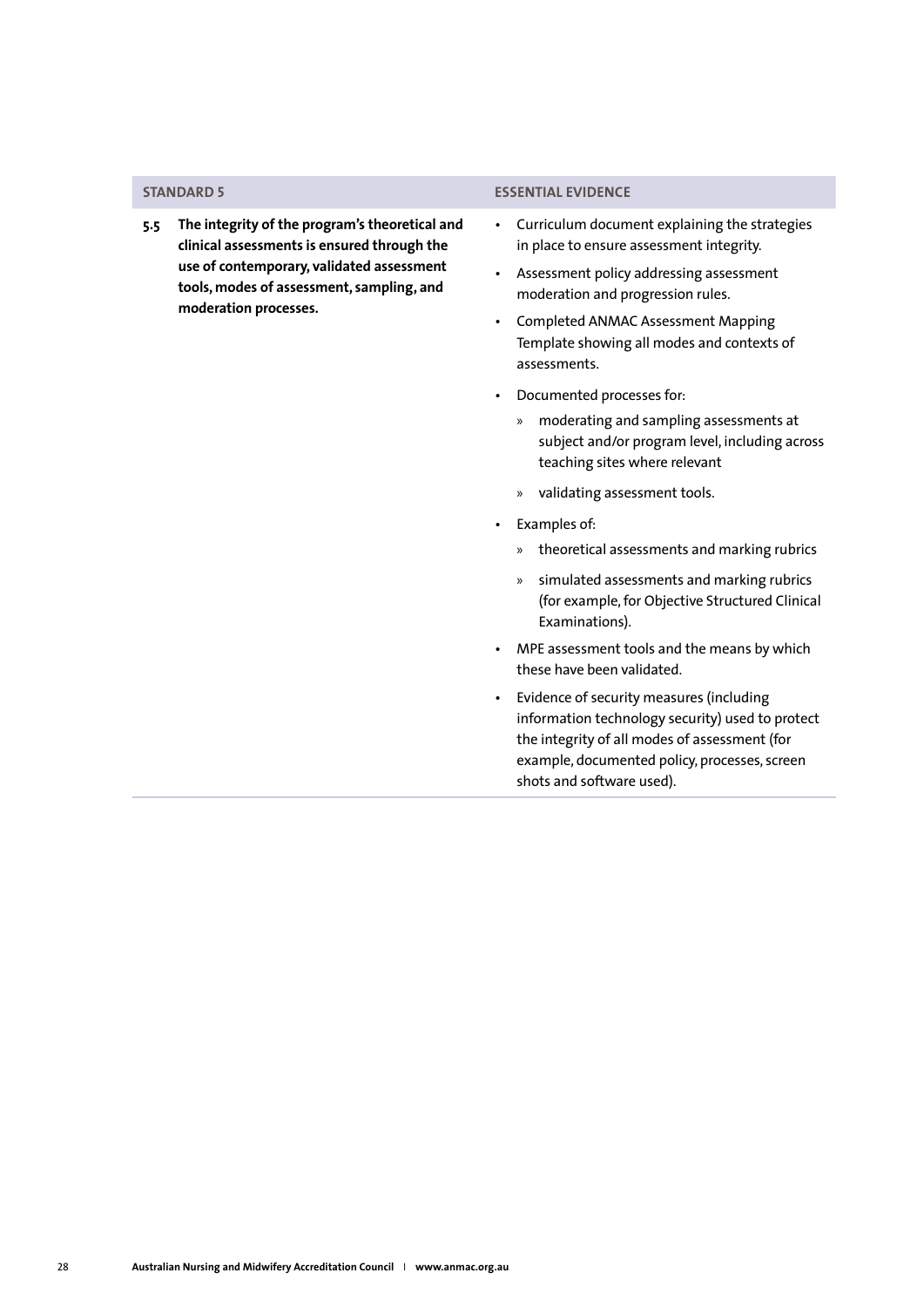# **Reference list**

- 1. Australian Nursing and Midwifery Accreditation Council (ANMAC). Midwife Accreditation Standards. 2014.
- 2. Health Practitioner Regulation National Law Act 2009. 2019.
- 3. Australian Health Practitioner Regulation Agency. Procedures for the development of accreditation standards. 2014.
- 4. Council of Australian Governments (COAG). Best Practice Regulation: A guide for Ministerial Councils and National Standard Setting Bodies. 2007.
- 5. Australian Nursing and Midwifery Accreditation Council (ANMAC). Protocol for the review and development of accreditation standards. 2017.
- 6. Australian Nursing and Midwifery Accreditation Council (ANMAC). Registered Nurse Accreditation Standards. 2019.
- 7. International College of Midwives (ICM). International Definition of the Midwife. 2017.
- 8. Congress of Aboriginal and Torres Strait Islander Nurses and Midwives (CATSINaM). Nursing and Midwifery Aboriginal and Torres Strait Islander Health Curriculum Framework. 2017.